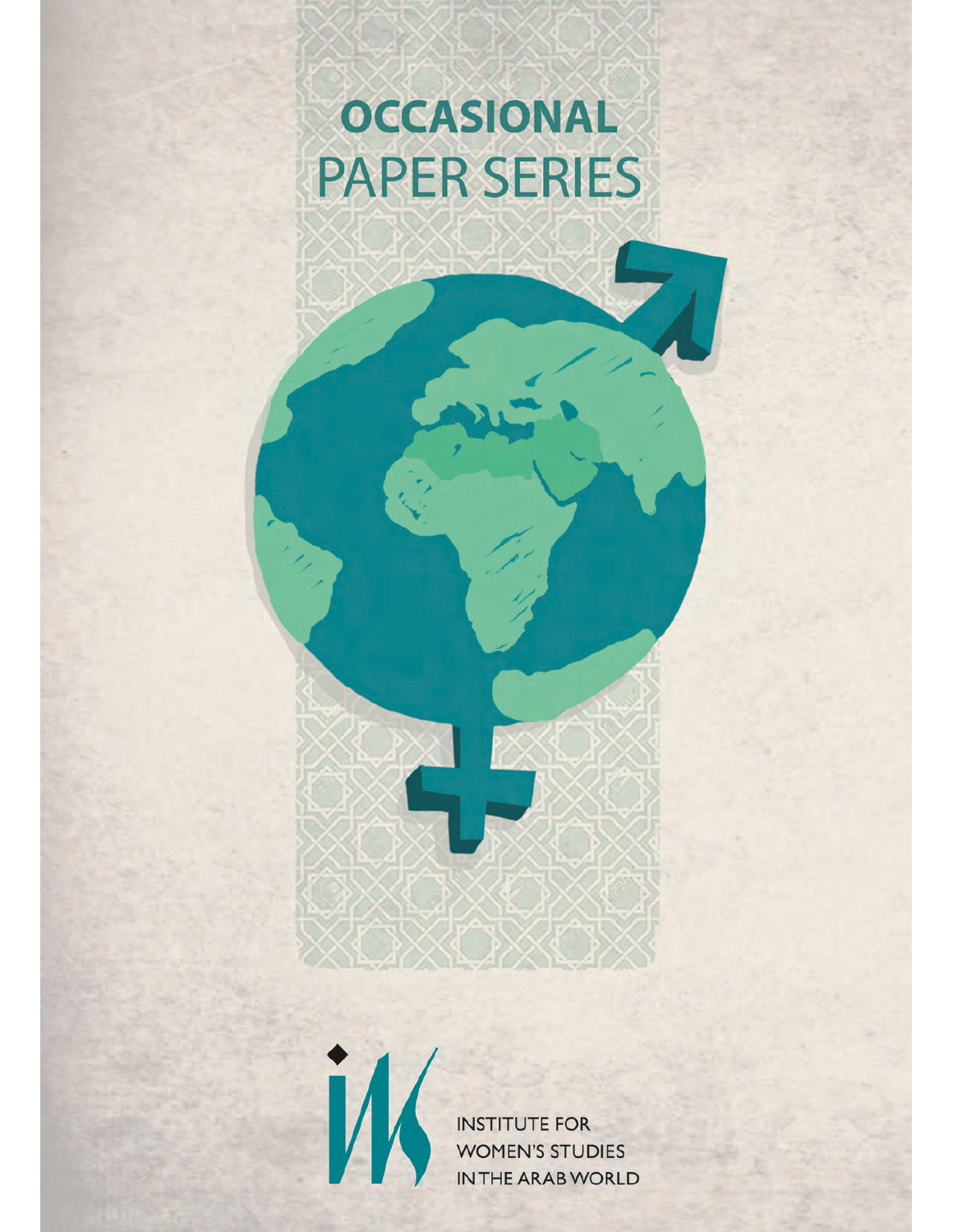# **Gender Relations among Neighbors**

# - **a Study of Humanitarian Practices Addressing Syrian Refugees in Lebanon**

By

Connie Carøe Christiansen Institute for Women's Studies in the Arab World Lebanese-American University Beirut, Lebanon [connie.christiansen@lau.edu.lb](mailto:connie.christiansen@lau.edu.lb)

Paper for the conference:

#### **'Pluralism in Emergenc(i)es: Movement, Space, and Religious Difference**',

Amman, 6-8 December 2017

IRCPL, Columbia Global Centers, the Center for Religion, Conflict and the Public Domain at the University of Groningen,

IKOS, University of Oslo.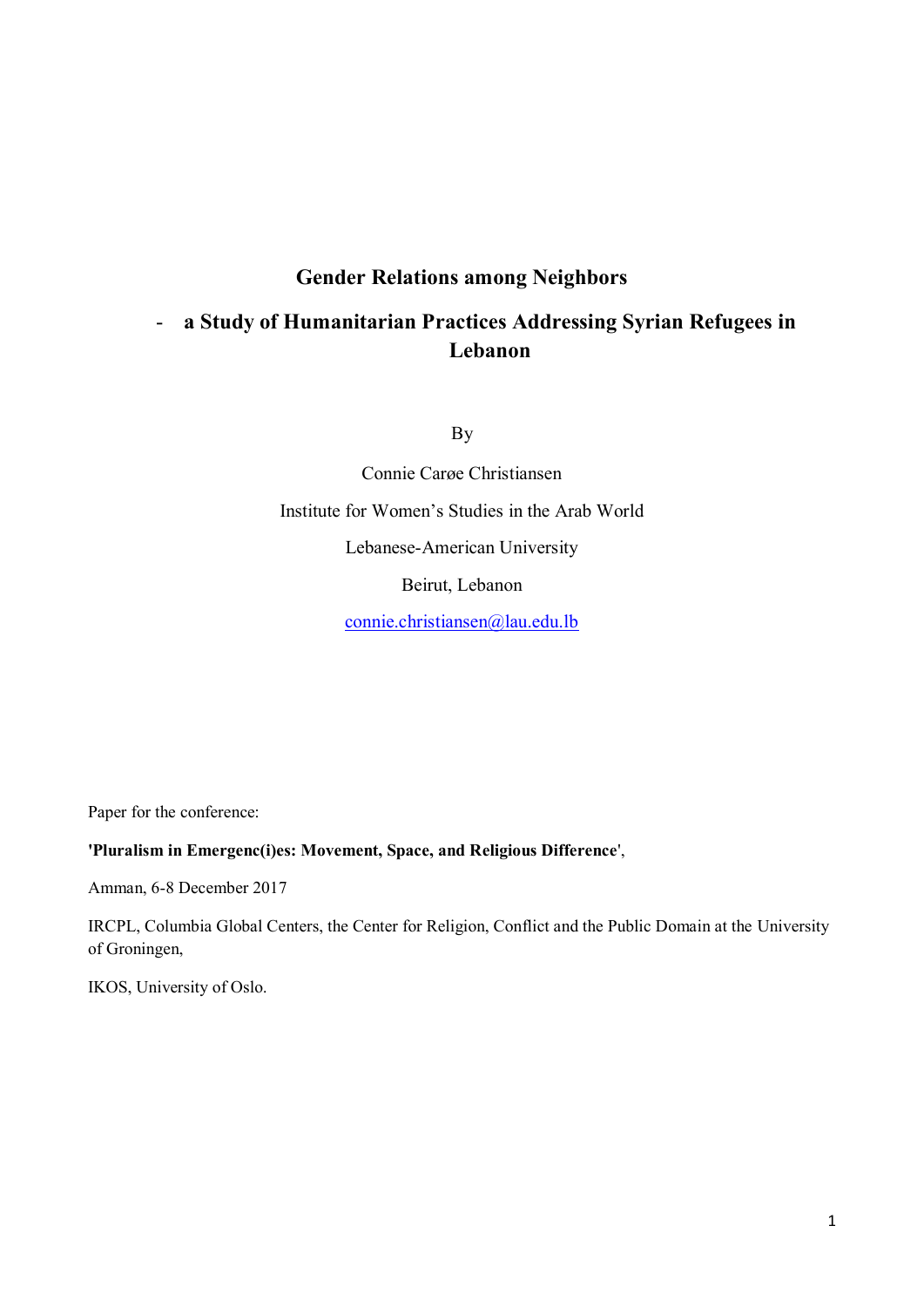#### **Abstract**

*The purpose of this paper is to study the perceptions of gender relations among Syrian refugees as presented by employees of selected local NGOs in Lebanon. These NGOs form part of a civil society undergoing changes since the refugee crisis of the Syrian war, and now collaborating with Syrian NGOs, and engaging Syrian refugees in humanitarian projects. Their participation in humanitarian response occurs in Lebanon in several contexts, ranging from handicraft workshops to neighborhood committees, civil society activism and business initiation. Gender relations among Syrians are presented by such NGOs as more patriarchal and harmful for women, but Syrian activists in Lebanon contest this indictment. Nevertheless, these conceptions become a pretext for the approach that refugee women are more vulnerable not only due to the war, but also due to their relations to Syrian men. The paper forms part of a study, which asks what consequences the engagement of Syrian refugees in humanitarian work may have for citizenship transformation– with particular urgency and value for women who are denied equal citizenship with men.*

#### **Introduction**

Al-Akhbar English, Monday January 26<sup>th</sup>, 2015:

*An assembly of organizations and activists gathered Saturday on the front steps of the National Museum in Beirut in protest of the Lebanese government's recent decision to impose visa restrictions on Syrian refugees fleeing the conflict in Syria***.**

*Approximately 80 people were present, holding banners such as "We refuse any sectarian intervention by the Lebanese powers in Syria" and "Let Lebanon be a warm and safe shelter for them all, and for their dreams of a free Syria: Dignity, Justice, and Humanity."*

*"They are attacked by people on the streets, they hit them, and insult them, they even on occasion go to the camps and destroy their tents. The government rather than protecting them has contributed to this abusive behavior," - Lawyer Camil Dagher*

http://english.al-akhbar.com/node/23404

Gender inequalities have been on the agenda of humanitarian interventions for almost two decades (Hyndman 1998, Busher 2010) and it is now common knowledge that the needs of refugees are differentiated along gender lines. These inequalities are taken into consideration in contemporary humanitarian interventions, and one example of measures taken is the use of the Inter-Agency Standing Committee's (IASC's) 'gender marker' tool, which assigns an alphanumerical score that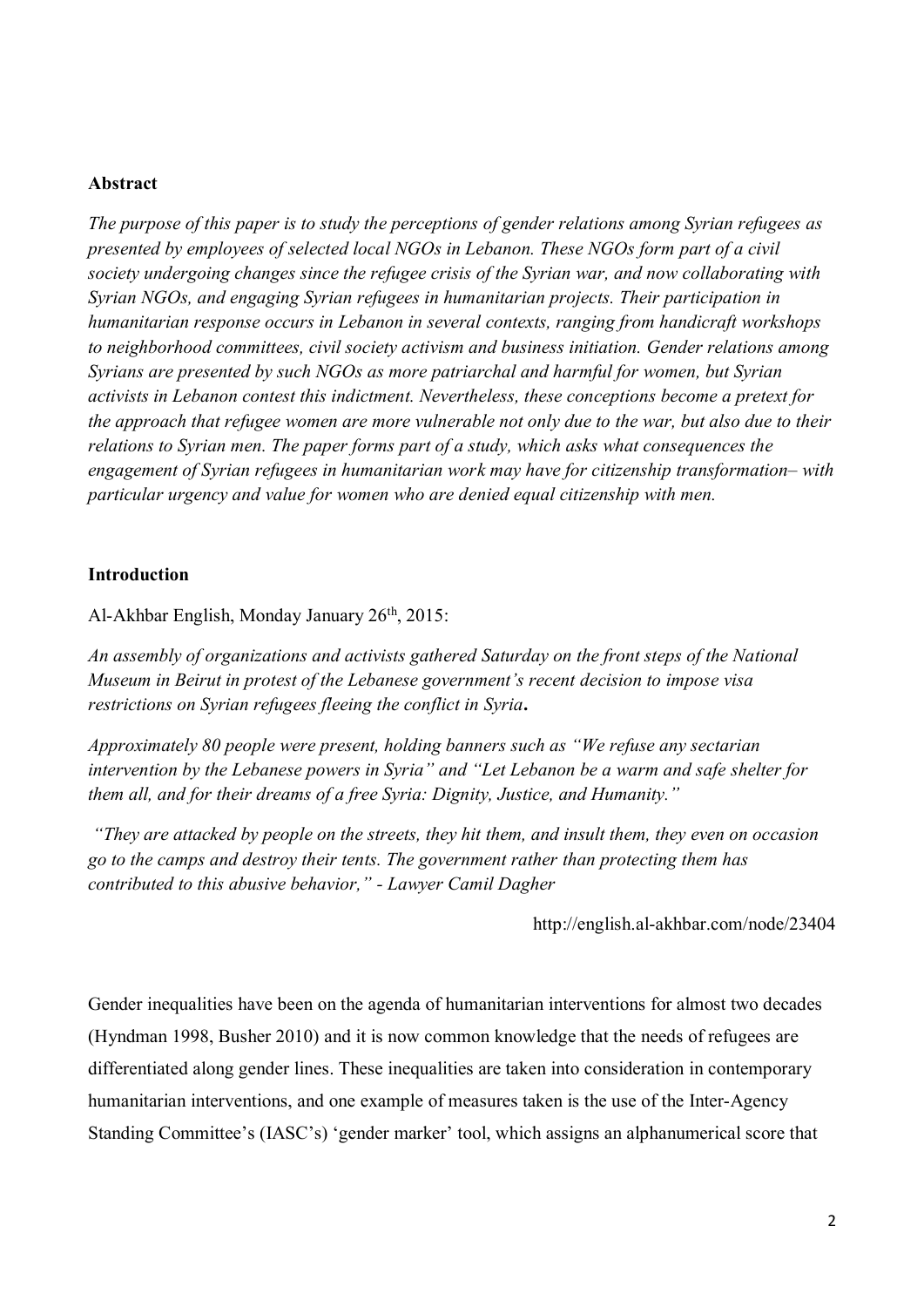measures the impact of humanitarian projects on gender relations. 1 International humanitarian agencies, national, and local and diasporic NGO's, are working to alleviate the desperate situation of Syrian refugees in Lebanon.

Refugees from Syria, women and men, may be more than subjects of the humanitarian regime; however in line with children, women refugees are considered vulnerable (Turner 2004) – confirming the idiom of 'womenandchildren' (Enloe in Fidiyan-Qasmiyeh 2014: 4) as one category of vulnerability.<sup>2</sup> Highlighting 'womenandchildren' Maya Mikdashi asks if Palestinian men can be victims, and she warns:

> This trope accomplishes many discursive features, two of which are most prominent: The massifying of women and children into an undistinguishable group brought together by the "sameness" of gender and sex, and the reproduction of the male Palestinian body (and the male Arab body more generally) as always already dangerous. Thus the status of male Palestinians (a designation that includes boys aged fifteen and up, and sometimes boys as young as thirteen) as "civilians" is always circumspect.

# [\(http://www.jadaliyya.com/pages/index/18644/can-palestinian-men-be](http://www.jadaliyya.com/pages/index/18644/can-palestinian-men-be-victims-gendering-israels-w)[victims-gendering-israels-w\)](http://www.jadaliyya.com/pages/index/18644/can-palestinian-men-be-victims-gendering-israels-w).

In a similar vein, frequent references to Syrian refugee women as victims of sexual violence indirectly assume Syrian refugee men as perpetrators. Based on these observations, the question of whether Syrian men can be victims is a question worth asking, given that Syrian men and women refugees are almost equal in number, even though this number is obscured in references to 75% of refugees being women and children (Davis 2016: 49). Apart from survival and relief there may be other important consequences of humanitarian aid donated with strings attached rather than unconditionally (Bornstein 2012, Fox 2001); transformations in citizenship are one such consequence. Refugees do not hold full citizenship in the receiving country, whether or not they are registered or recognized as refugees by the receiving country. Without citizenship, refugees do not have full access to rights.

The purpose of this paper is to study the perceptions of gender relations among Syrian refugees as understood and conveyed by NGO employees in Lebanon, and to ask what the consequences of

<sup>1</sup> https://www.humanitarianresponse.info/en/topics/gender/page/iasc-gender-marker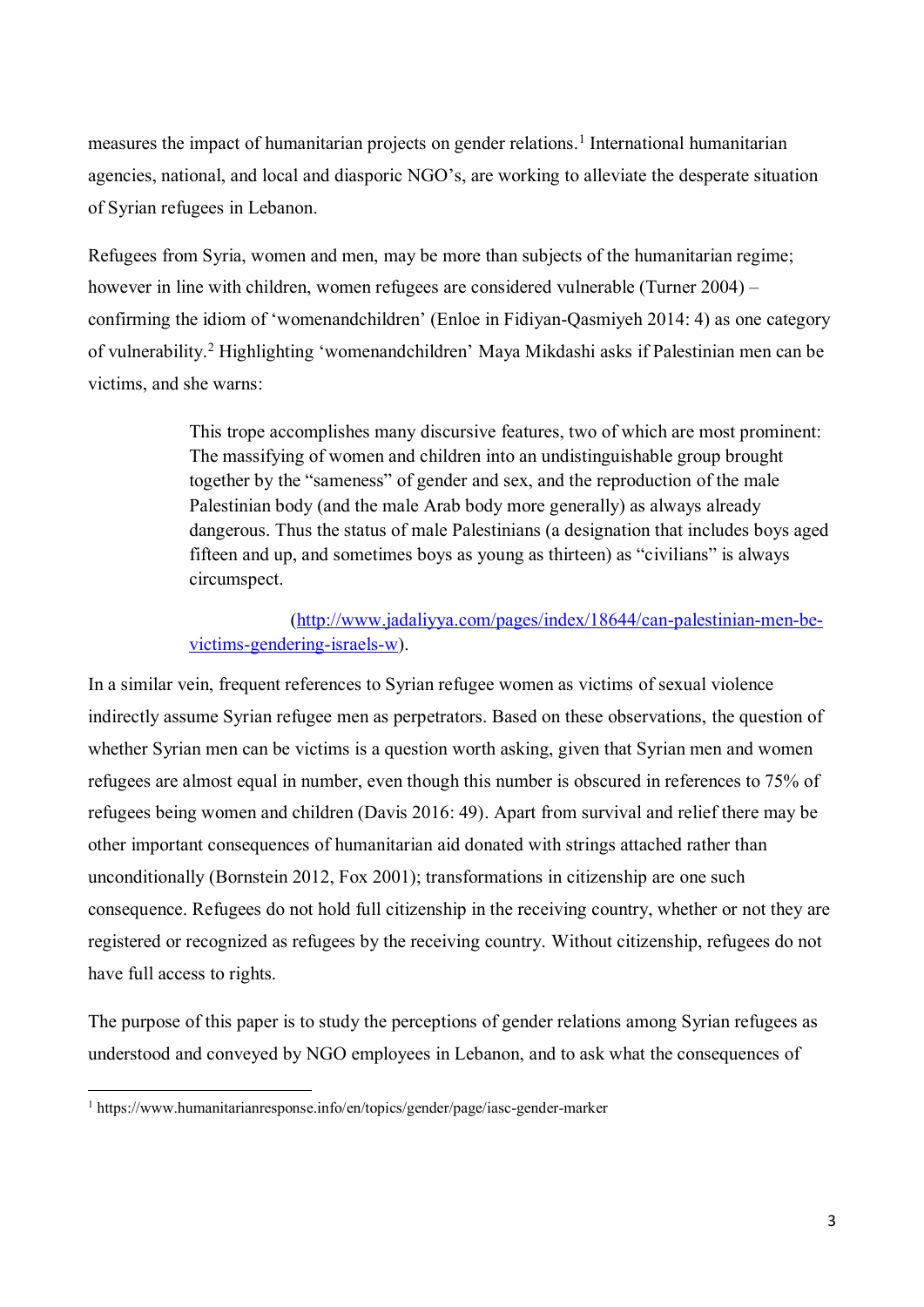these perceptions are on the citizenship of Syrian refugees. It is not the intention to question the needs of refugee women and men as distinct from each other, nor to emphasize gender-based violence (GBV) in the work of these NGOs. The fact that humanitarian aid is indispensable and insufficient does not preclude inquiry into its consequences. This paper is part of a broader project in which humanitarian aid and activism that depends on and perpetuates particular understandings of gender relations are studied to analyze how they intersect with citizenship transformation. The approach builds on research that approaches citizenship as a set of practices and as *enactments*, rather than applying the classical, normative framework, which views citizenship as conditional upon a state or other institution issuing rights and demanding obligations (Isin 2012, Clark, Dell, and Neveu 2011, 2014).

#### *Vulnerability, participation, and resistance in the humanitarian response*

In a description of the needs of refugees, the most recent terminology relies on the term of *vulnerability* – vulnerable in terms of economy and food security or physical security and under-age marriages (see Government of Lebanon 2017, UNHCR 2016). Vulnerability was frequently applied to refugees in my interviews with employees of local NGOs. Syrian refugee women in Lebanon are initiating and participating in humanitarian work (Napolitano 2017), some of which is managed by local NGOs; this can include organizing life in makeshift settlements, advocacy, and other civil society activism. A survey conducted among Syrian activist refugees in Jordan found that one-third are women (Khoury 2017: 38). Such activism invariably has an impact on political subjectivity and citizenship - and may oppose or at supplement normative images of Syrian refugee women as constrained by conservative gender ideologies and subject to the humanitarian regime (Olivius 2014).

The activism of Syrian refugees does not erase the effects of humanitarian discursive practices and the *governmentality* they entail, producing certain subject positions and delimiting the way that refugees are approached in humanitarian aid and understood more broadly. Nor do they erase the way that gender relations affect the discourses of the humanitarian system and in the management of refugees. (Olivius ibid., Turner 2004).

If we want to understand how discursive practices are accommodated or resisted, a discussion of agency (Khoury 2017), political subjectivity, and citizenship may offer better tools. In Lebanon, the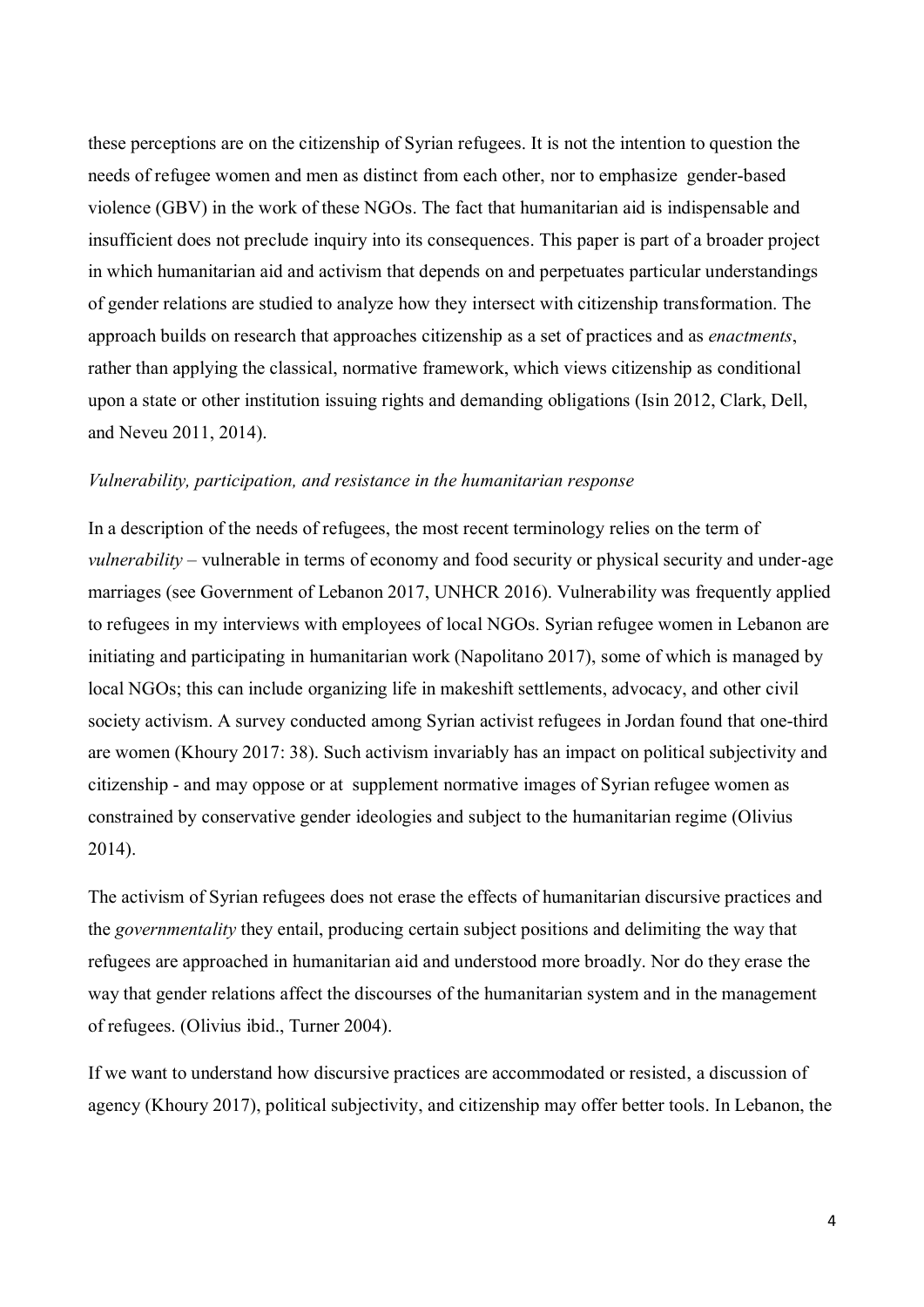government does not recognize the status of refugees 3 and does not accept the establishment of formal refugee camps<sup>4</sup>, the majority live in residential buildings, 29% live in informal settlements of which 17% in informal camps (UNHCR 2016). Across these various locations, the humanitarian regime and relevant discourses continue to impact Syrian refugees.

In the Beqaa Valley, which borders Syria, it is estimated that almost 240,000 Syrian refugees are staying in informal settlements (Government of Lebanon & UN 2017: 136). In those settlements a *shawish* structure persists, indicating that the governance of the humanitarian system over these settlements is contested. The *shawish* is the informal representative of the camp vis-á-vis authorities, be it neighboring camps, the municipality, land owners (the municipality may also be the landowner), UNHCR, or local NGOs. The *shawish* is generally an established member within the community who already has connections to these authorities and is apt in negotiating and keeping a dialogue with them. In many instances, the Lebanese army and security forces recognize the authority of the *shawish* in an almost formal manner: they have to contact the *shawish* before they enter the camp to get his permission. However, authorities do not recognize just any representative – the Lebanese Internal Security Forces (ISF) would not respect someone who does not appear strong – emphasizing the critical importance of camp security and the role of the *shawish*. A manager replaces the *shawish* in more formal shelter settings, as is the case when an NGO is renting the land and tents are replaced with caravans. Some *shawish* are, as expressed by the UNHCR outreach volunteers interviewed for this project, 5 "dictators" and corrupt, empowered by the ISF in exchange for information about settlement inhabitants. Even before the war in Syria the *shawish* existed as a pioneer and gatekeeping migrant, able to receive new migrants from Syria, and to let his own connections work for the benefit of the newcomer. The *shawish* is a man, but in the informal camps a parallel female *shawish* exists, channeling women's needs and influences. The

<sup>&</sup>lt;sup>3</sup> The Lebanese government closed the border to Syria in 2015, but in 2017 the government waived its LBP 300,000 annual residency fee for Syrian refugees registered with UNHCR, excluding those who had entered Lebanon after January 2015 [\(https://www.amnesty.org/en/countries/middle-east-and-north-africa/lebanon/report-lebanon/\)](https://www.amnesty.org/en/countries/middle-east-and-north-africa/lebanon/report-lebanon/).

<sup>&</sup>lt;sup>4</sup> In the Lebanon Crisis Response plan the terminology for "persons who have fled and cannot return to Syria" is carefully spelled out as follows: Either they are "persons displaced from Syria" or they are "displaced Syrians" – i.e. Syrian nationals, or they are "persons registered as refugees by UNHCR" (p. 4); a terminology which mirrors that Lebanon is not a signatory of the Convention of Refugees, and does not accept the population in Lebanon from Syria as refugees (Erslev-Andersen 2016, Carpi 2015, Janmyr 2016). Here I use the term 'refugee' to denote all the categories spelled out in that report.

<sup>&</sup>lt;sup>5</sup> Among these four male UNHCR outreach volunteers, the eldest of them (approximately 60 years old) was himself a *shawish*.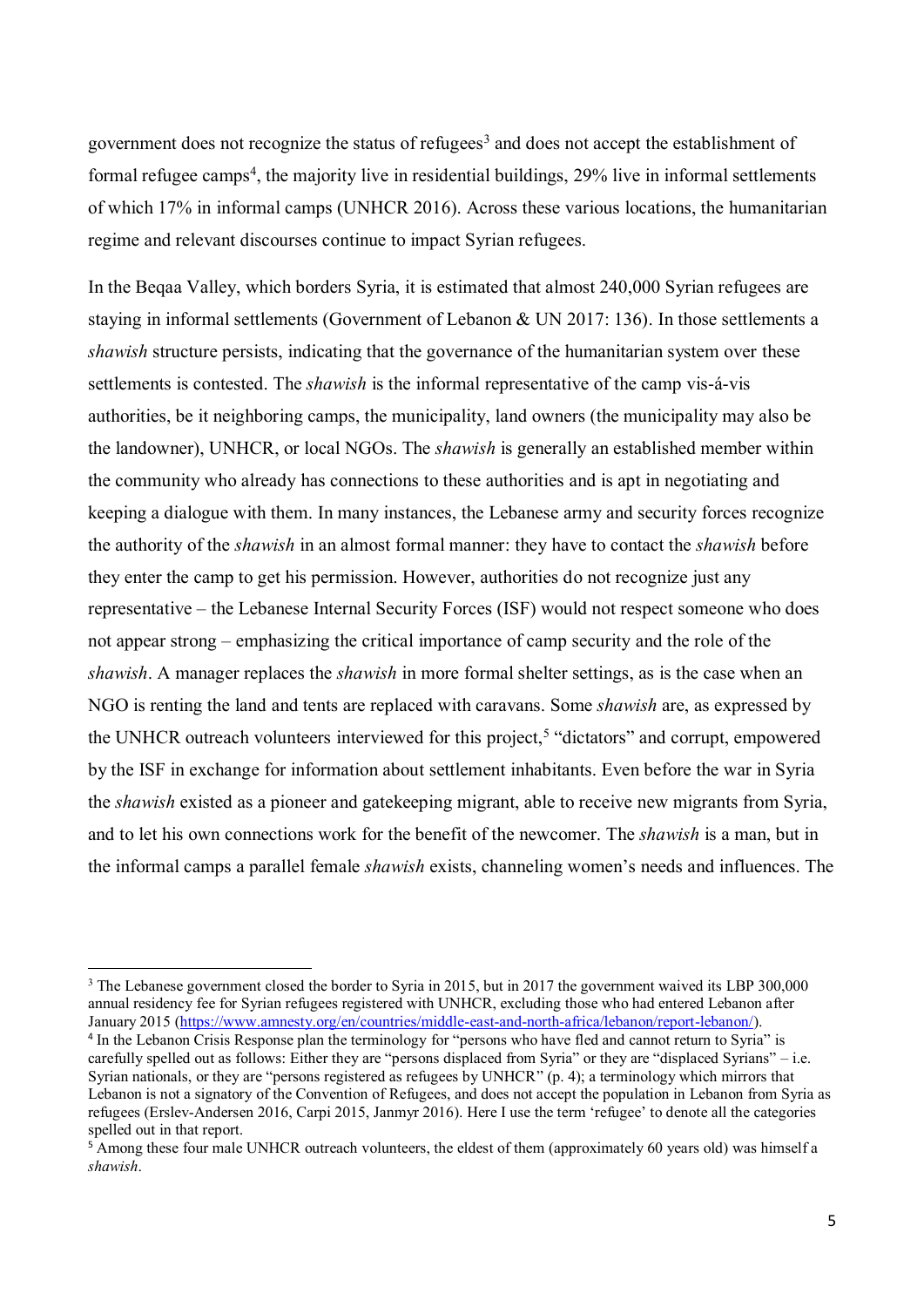woman *shawish* is not the wife of the male *shawish* but a woman who is equally well-connected and respected among women in the informal settlement or camp.

Lebanon has not signed the 1951 UN Refugee Convention and its 1967 Protocol, and refugees in Lebanon have to obtain documents legalizing their stay in line with any other migrants. This is in contrast with practices prior to the war in Syria where there was free movement between Syria and Lebanon (Dignigi 2017, Eslev-Andersen 2016); consequently, most do not have legal residence, rendering the situation for these refugees precarious.<sup>6</sup> Lebanese political activists have protested these new regulations as well as the general animosity towards Syrian refugees in Lebanon, whereas protests from Syrian refugees themselves have been limited: From June 2014 to January 2017 only 18 incidents of protest among Syrian refugees in Lebanon were registered. <sup>7</sup> As Clarke notes, the Syrian refugees in Lebanon are generally dispersed widely, minimizing opportunities for organizing and solidarity; moreover the reported incidents were primarily staged in areas where international agencies did not (yet) have access (Clarke 2017). Nonetheless, the lack of open protest should, according to Carpi (2015), not be mistaken for consent. On the contrary, Carpi quotes a number of local Lebanese and Syrian refugees who are highly critical of the approach that international and local NGOs take towards them, among which they highlight an imposed de-politicization, which is in contrast to the politicization of the NGOs themselves (Carpi 2015: 35). In Carpi's account, the alleged neutrality of the donor community rings false in the ears of Syrian refugees. Organizations at across local and national levels approach refugees as homogenized entities according to ethnic categories, not as political subjects that have an opinion about the kind of aid given, or that require a space to discuss the latest developments of the war itself. In these circumstances, a refugee selling food vouchers from UNHCR in order to donate to the Free Syrian Army is an enactment of citizenship (Carpi 2015: 34). UNHCR outreach volunteers in the Beqaa Valley similarly attest to the fact that lack of fulfillment of the basic needs of refugees means disappointment with the humanitarian system and results in rejections to participate in activities organized by its partners or

<sup>&</sup>lt;sup>6</sup> In the Lebanon Crisis Response plan the terminology for "persons who have fled and cannot return to Syria" is carefully spelled out as follows: Either they are "persons displaced from Syria" or they are "displaced Syrians" – i.e. Syrian nationals, or they are "persons registered as refugees by UNHCR" (p. 4); a terminology which mirrors that Lebanon is not a signatory of the Convention of Refugees, and does not accept the population in Lebanon from Syria as refugees (Erslev-Andersen 2016, Carpi 2015, Janmyr 2016). Here I use the term 'refugee' to denote all the categories spelled out in that report.

<sup>7</sup> (see the news report introducing the article.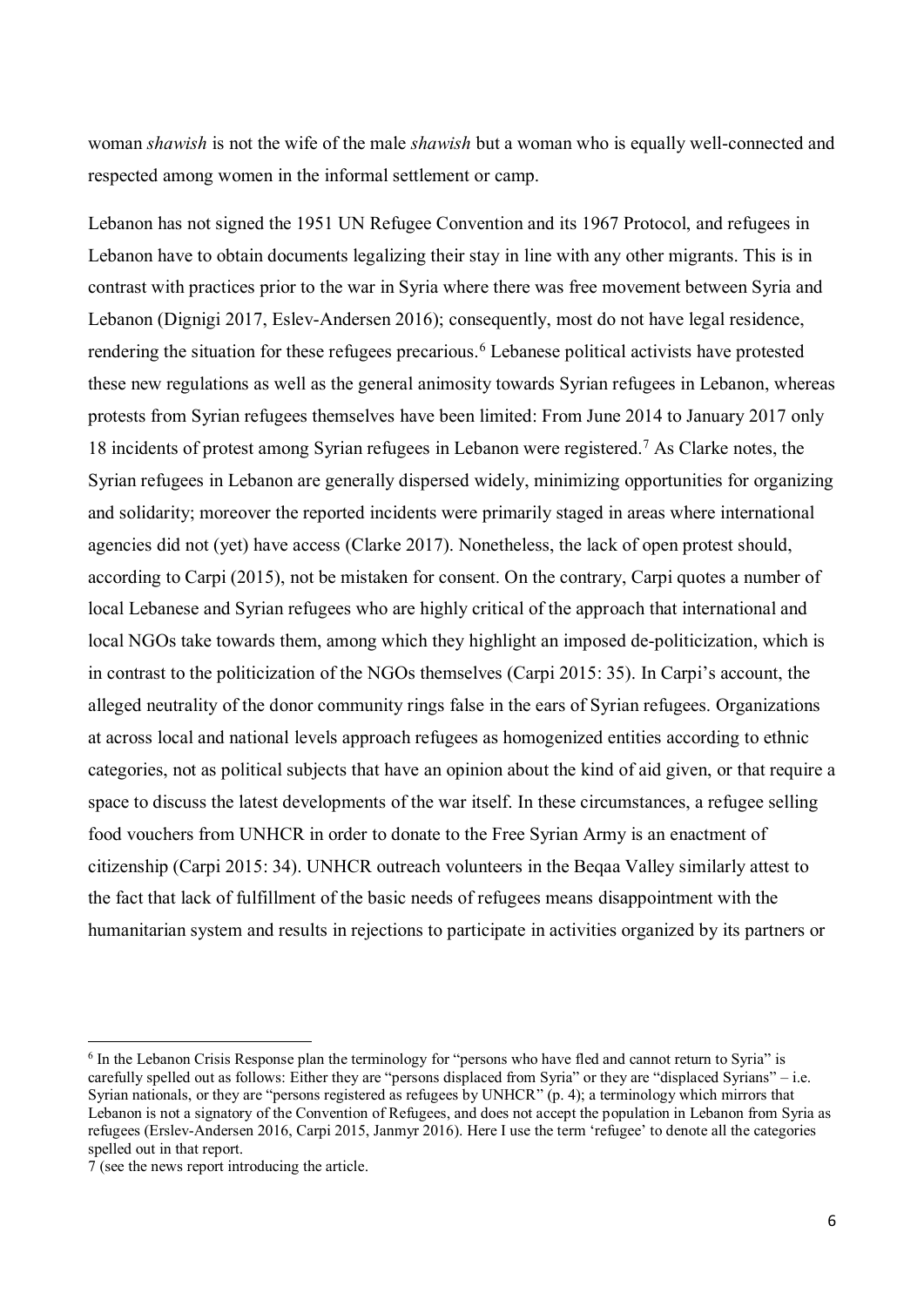representatives. These rejections, I argue, are also subtle enactments of citizenship – to make a statement refugees use the limited forms of agency at their hand.

In contrast to civil society activism, humanitarian aid is according to international guidelines apolitical - impartial<sup>8</sup> - but since development objectives are increasingly integrated in humanitarian response, it is hardly possible to categorize humanitarian aid as outside the realm of politics (Barnett 2005). Moreover, humanitarian activism is no longer separate from civil society activism more generally. In Lebanon civil society organizations are heavily engaged in humanitarian response, and there is a good chance that NGO-ization and professionalization derails or compromises political agendas of the NGOs and of refugee activists. In other words, political movement, civil society activism, and humanitarian aid are all deeply entangled in the humanitarian sector in Lebanon, rather than constituting separate spheres of action. Is it possible for women Syrian refugees to enact citizenship – claim it and grab it in one action – in such an environment?

#### **Humanitarian work and citizenship transformation**

 $\overline{a}$ 

Syrian refugees where they have settled in Syria's neighboring countries – primarily in Turkey, Jordan and Lebanon – constitute a current example of refugees struggling with the range of problems that war and an uprooted life brings along which in Lebanon includes legal stay. However, an uprooted life has consequences that are specific for men and women, especially if women are heads of households. For women the precariousness is further compounded by if they experience a violent husband or other family members on which they are dependent, or they do not have access to income and housing that would enable them to manage on their own (Norwegian Research Council 2016; UNHCR, *no year*; Goleen 2015).

In contrast to general understandings, humanitarian aid brings more than just aid – humanitarian aid has 'strings attached'. In other words, conditions exist in relation to humanitarian aid relief that may be spelled out explicitly or implicitly as expectations of return or modified behavior (Bornstein 2012). It is seldom questioned that humanitarian aid might bring something other than desperately needed aid, but recent literature on the consequences of humanitarian aid regimes is pointing toward emerging dilemmas. Thus, according to Daley (2013), humanitarian action should be viewed as being, "complicit in the reconfiguration of citizenship and identity that is taking place" in the Great

<sup>8</sup> See for instance the International NGO, Oxfam's statement about being 'impartial and independent', https://www.oxfam.org/sites/www.oxfam.org/files/hpn-role-humanitarian-action-010613-en.pdf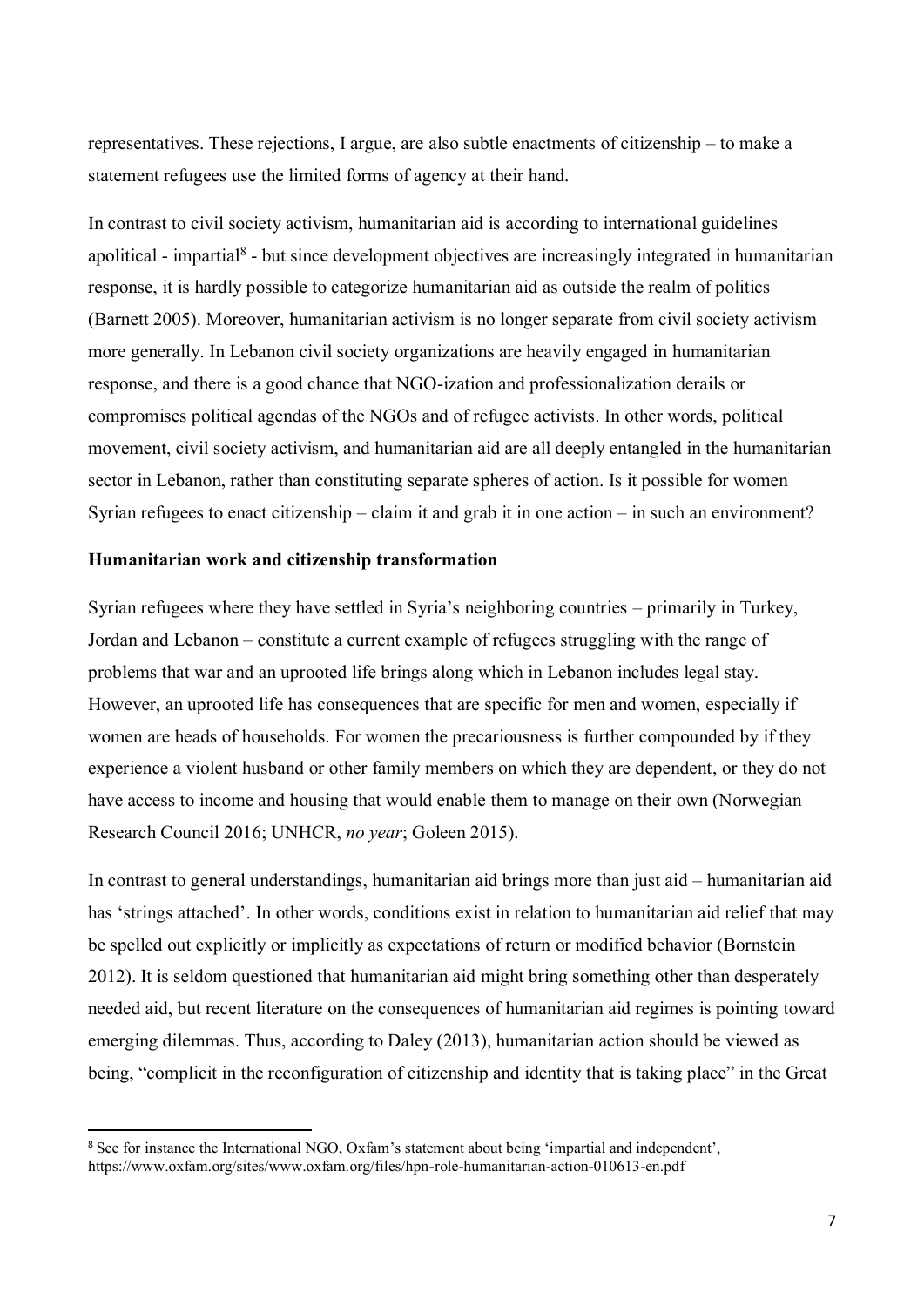Lakes Region in central Africa (ibid. 908). Refugees and IDPs in this humanitarian regime regarded as "devoid of agency" and as "capable of being shifted and relocated against their will" and as perpetual aliens in their country of settlement (ibid. 894). In other words, one consequence of the approach of humanitarian interventions is that refugees and displaced persons are deprived of their political agency; other studies (Turner 2005) point at the existence of refugees in camps as 'bare life', destitute of any form of rights, following the conceptualization of Agamben (1998). The transformation of citizenship within the framework of camps where refugees are not only supported, but also managed by the international humanitarian regime is perpetuating the deprivation of citizenship and rights more generally for displaced populations. Instead, citizenship is increasingly reserved for those who are regarded as 'indigenous'. A strong feature of the Lebanese approach to the large refugee population in the country is precisely indigenousness (Erslev-Andersen 2016). This indigenousness, or the emphasis on differences between Lebanese and Syrian styles and practices, is concurrent with a discursive linkage between gender transformations and refugee communities (Olivius 2014, El-Masri, Harvey and Garwood, 2013).

A consensus about the concern and priority of refugee women and their rights has been formed in the international aid community over the past couple of decades;<sup>9</sup> however the General-Secretary still finds that appeals are in order. In his report from the World Summit on Humanitarian Response in Istanbul 2016, the UN Secretary-General refers not only to women's rights, underlining their right to protection, he also determines that women have agency and on this issue he concludes:

> I call on all Member States to meet their obligation to protect and fulfill the human rights of women of all ages and call on all stakeholders to ensure that these rights are promoted at all times in the implementation of their commitments in all aspects of the Agenda for Humanity.

Women's rights and gender equality have within recent decades made way to the top of the agenda of international development, and in humanitarian assistance, guidelines and tools are offered to ensure that gender inequalities are considered and compensated for. The Lebanese Crisis Response Plan 2017-2020<sup>10</sup> notes:

> Gender analyses and separate consultations with all demographic groups will be part of the methodology used to conduct assessments, along with protection monitoring visits and structured consultations with communities. Sex and age disaggregated data

<sup>9</sup> According to Edwards, 2010 UNHCR has since 2009 released this approach with an Age, Gender and Diversity Management – AGDM.

<sup>10</sup> Available at http://reliefweb.int/report/lebanon/lebanon-crisis-response-plan-2017-2020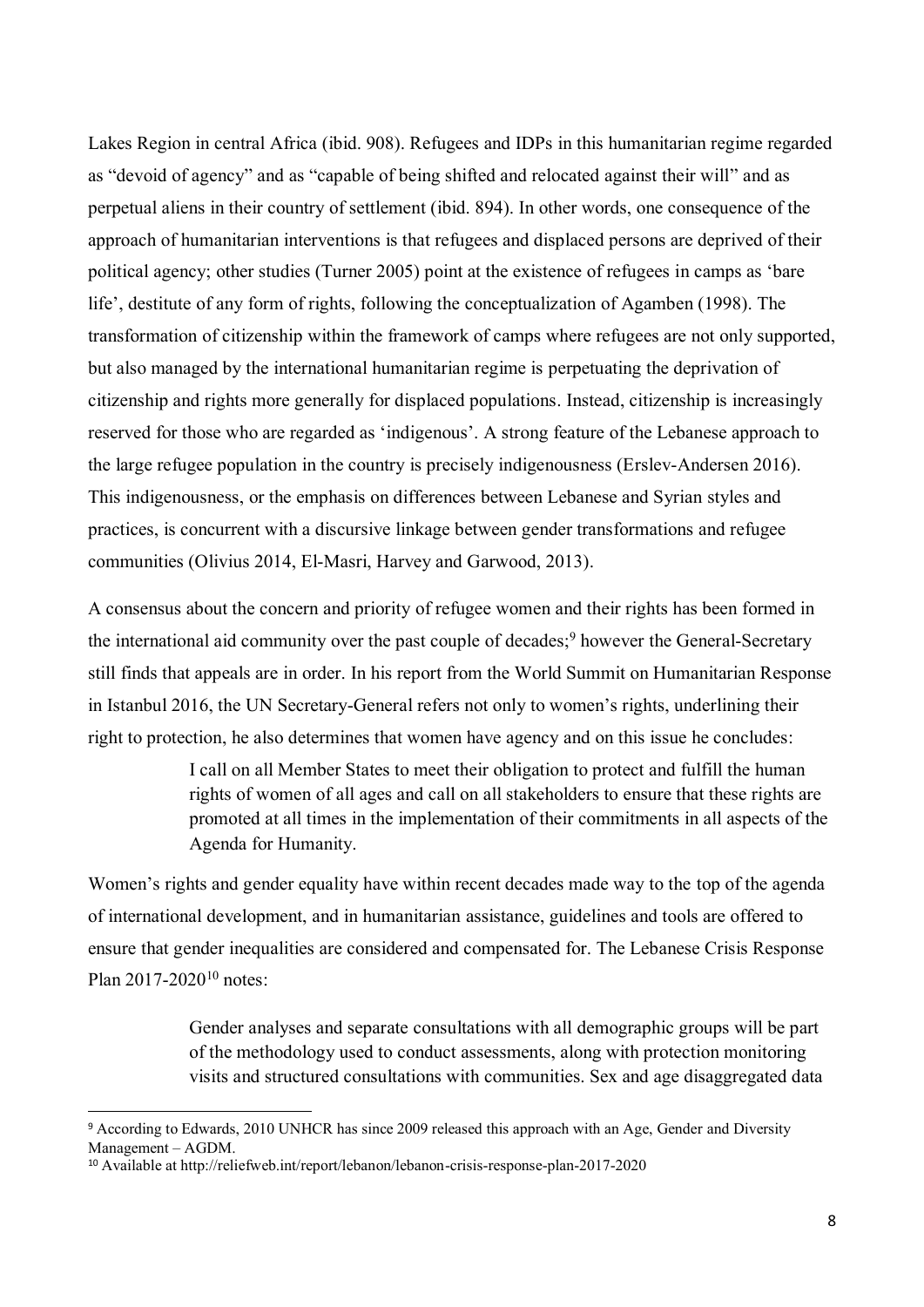will be collected for protection, child protection and SGBV prevention and response activities. Training on key protection principles, including safe identification and referral of individuals at risk, will be conducted for frontline workers of health, shelter and food security sectors (Government of Lebanon and UN 2017, p.126).

Assessments, data and monitoring should be alert to gender differences (age, gender and other dimensions that generate certain needs) – and aid workers should be trained to identify these differences. Finally, guidelines for how gender-based violence should be prevented are standard, in addition to encouraging women's participation in the community:

> The 2015 Inter-Agency Standing Committee Guidelines for Integrating Gender-Based Violence Interventions in Humanitarian Action will be contextualized and rolled-out in 2017 across all sectors of intervention of the Lebanon response, in order to support them in the implementation of effective risk mitigation measures in their programming. Special efforts will be made to support the active participation of women in community groups (Government of Lebanon and UN 2017, p.127).

Such measures – guidelines for gender mainstreaming, gender marking, and others – may have limitations of their own, such as the transformation of gender inequalities into technicalities rather than an issue involving power relations (Lombardo, Meier, and Verloo 2009). These 'tools' for gender mainstreaming within humanitarian aid are justified by the existing and worsening inequalities, violence, and suffering that many female Syrian refugees experience as a result of displacement, but should be subject to critical analysis. In project implementation, aid workers and program managers are in direct contact with beneficiaries, in this case Syrian refugees, and they are the likely transmitters of the policies formulated at higher levels in the aid chain, a transfer which involves a process of interpretation (Mosse 2005). The call itself from the Secretary-General and aid scholarship alerts us to a gap between aid policies and aid practices that aim to further gender equality (Cornwall 2007); this interpretation may however mean a careful adjustment of these policies to local contexts (Mosse 2005). The question is how aid workers apply humanitarian aid to Syrian refugees in Lebanon and other host countries, considering the emphasis in policies on the vulnerability of women and children, and considering the emphasis on indigenousness.

# **Theoretical Framework**

This inquiry is based on the assumption that in the practices and discursive strategies of the international humanitarian regime more broadly, illustrative examples of how refugees are gendered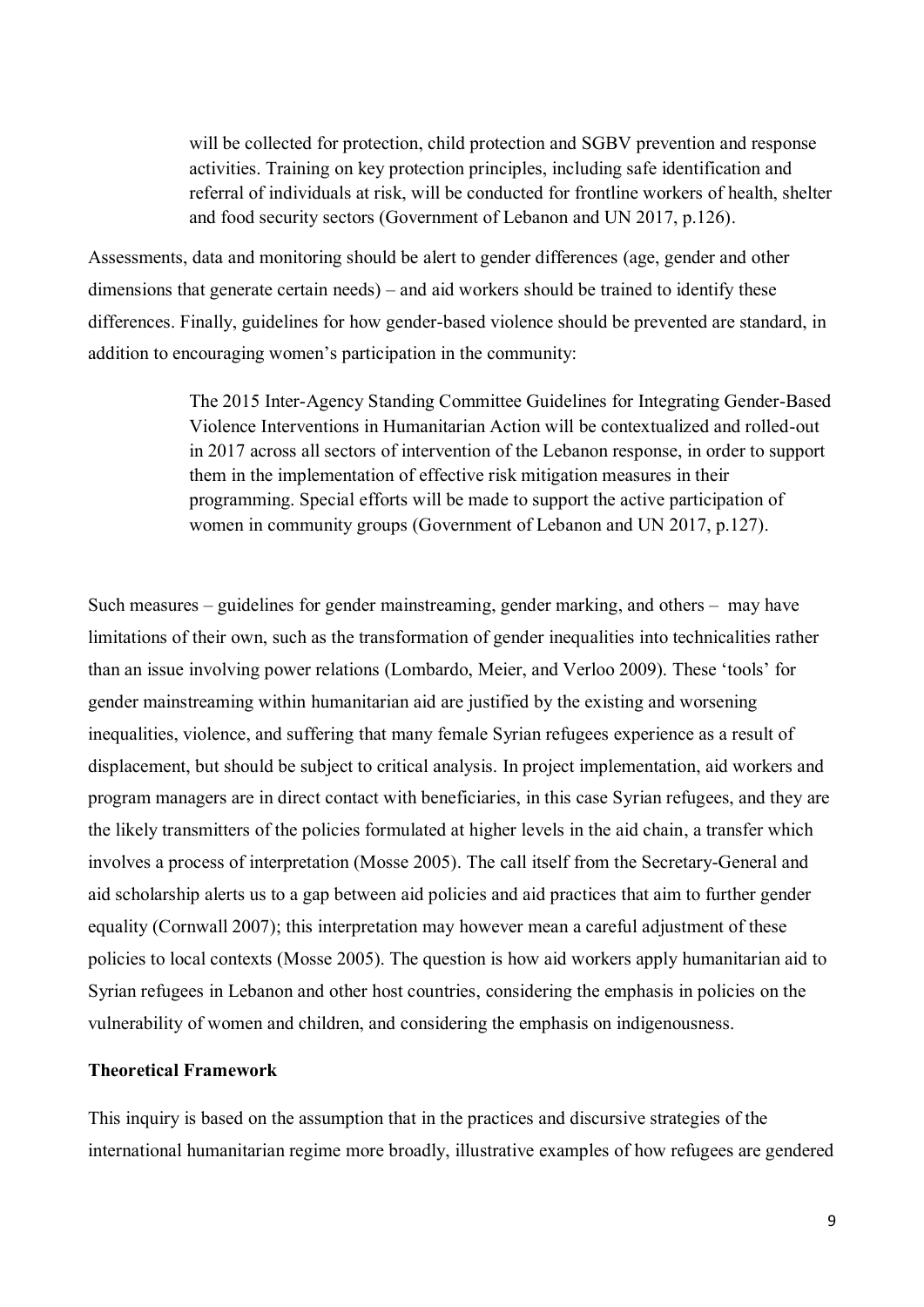are immanent. These gendered subjectivities impact the perception of the status and opportunities of Syrian refugees among not only the host population and the humanitarian sector itself, but within the refugee community as refugees often appropriate and re-interpret these gendered subjectivities (Turner 2004).

Syrian refugees are not passive recipients at the end of 'the aid chain' – they are active participants in humanitarian action and are co-organizers of life in the make-shift camps. This participation forms part of the current humanitarian policies within forced migration. Since the early 2000s UNHCR has emphasized that refugees, especially women, should be actively involved in the refugee community, and refugees are encouraged to participate in boards that represent the refugee community vis-á-vis donors (Olivius 2010). In Lebanon's Beqaa Valley, Outreach Volunteers constitute a link between the UNHCR management and the refugee communities, giving refugees a chance to voice their concerns and needs; however, these comments and complaints very rarely influence the management of aid. Neither do the volunteers know what happens with the cases they report to UNHCR. The agency fulfills diversity requirements when its employees select these volunteers,<sup>11</sup> in accordance with the Age, Gender, Diversity Management (AGDM) guidelines. In the case of Outreach Volunteers, who are operating under a program of UNHCR but are under the supervision of local NGOs, the question is how this involvement or outreach of the humanitarian regime impinges on citizenship as a set of practices for female and male refugees. Do refugees that have been activated into boards, committees or as outreach volunteers behave and comport themselves in specific ways to become 'worthy' of participation? How does this inclusion into the humanitarian sector impact on political subjectivity? These are all questions that require careful attention as to how expectations of refugee women and men respectively are differentiated.

Although citizenship is nominally equal for men and women in the Lebanese and Syrian constitutions, unlike men, women cannot unequivocally pass their nationality to their children if the other parent is not a citizen. The legal possibilities for expressing political subjectivity are consequently not equal for women in either country. Gender inequality also comes forth in other legislation, primarily in the personal status and penal codes; both countries have ratified the CEDAW convention but with reservations. (Moghadam 2003, Kelly & Breslin 2010, Joseph 2000, Ghaddar 2017). In both countries, citizenship in practice signifies inequality rather than equality

l

<sup>&</sup>lt;sup>11</sup> As UNHCRs community-based protection officer in Begaa explained to me, they tried to secure diversity in the group of volunteers, and it was not difficult to find women who would qualify, but there was a limit to how old the volunteers selected would be.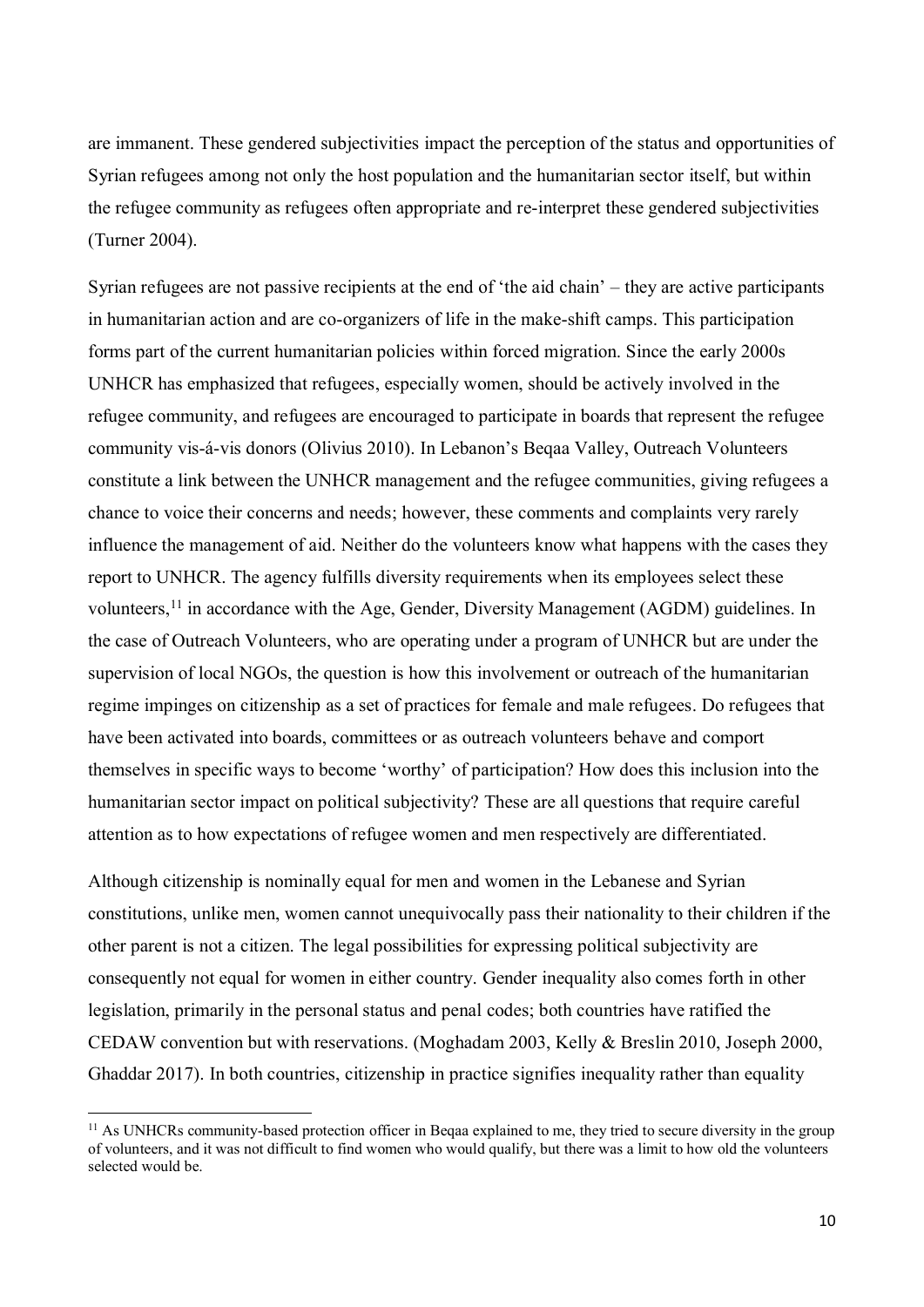(for a comparison with inequality in Brazilian citizenship, see Holsten 2009: 6). As women in Lebanon and in Syria are unequal to men across all areas of life, there is inherently a particular value and urgency in refugee women's civil society activism (Krause 2012), including, I argue, humanitarian activism. Consequently, I ask how gender intersects with citizenship when Syrian refugees in Lebanon engage in civil society work and/or humanitarian activities. The task for this paper is limited to asking how the implementing organizations perceive gender relations among the Syrian refugees that they engage in projects, a perception which is indicative for concrete approaches, and to indicate its significance for citizenship. It is based on explorative interviews among project managers of local NGOs. An everyday experience approach to humanitarianism (Carpi 2015) will frame the responses to this inquiry. It captures the experience of everyday interactions within the humanitarian regime.

# **Methodology**

l

For this study, preliminary interviews were conducted in the city of Beirut during May-July 2017 with three local NGOs – ABAAD, MOBADEROON, and Basmeh w Zeitooneh. Of these, one is Lebanese and established by Lebanese; one is Lebanese-based but established by a mixed group of Syrians, Palestinians and Lebanese; and the final one is Syrian, established in Syria but has since relocated to Lebanon due to the war. After giving a presentation on conflict and gender transformations to outreach volunteers, I conducted brief interviews with 10 UNHCR outreach volunteers in the Beqaa Valley, all of them Syrian refugees. In addition, I did an interview with a CSO manager who is engaging Syrians, as an observer of Syrian activism in Lebanon. At least two project managers and workers from each of these organizations have been interviewed, from the mentioned local NGOs a total of 8 interviews, lasting between 1-2 hours. <sup>12</sup> Interviews occurred primarily at the premises of the organizations, at a café, in my own office, and one over the phone. I gave interviewees and organizations brief introductions to the research topic, and feedback on interview transcripts was sought from each interviewee.

All three NGOs that I approached are working on projects that address the needs of Syrian refugees. They also provide what they unanimously call 'safe spaces' to refugees that differ highly in purpose, structure and origin. ABAAD is a Lebanon-based professional NGO promoting gender equality and specializes in gender training, analyses and social services. ABAAD has expanded and

<sup>&</sup>lt;sup>12</sup> This paper therefore constitutes only a temporary analysis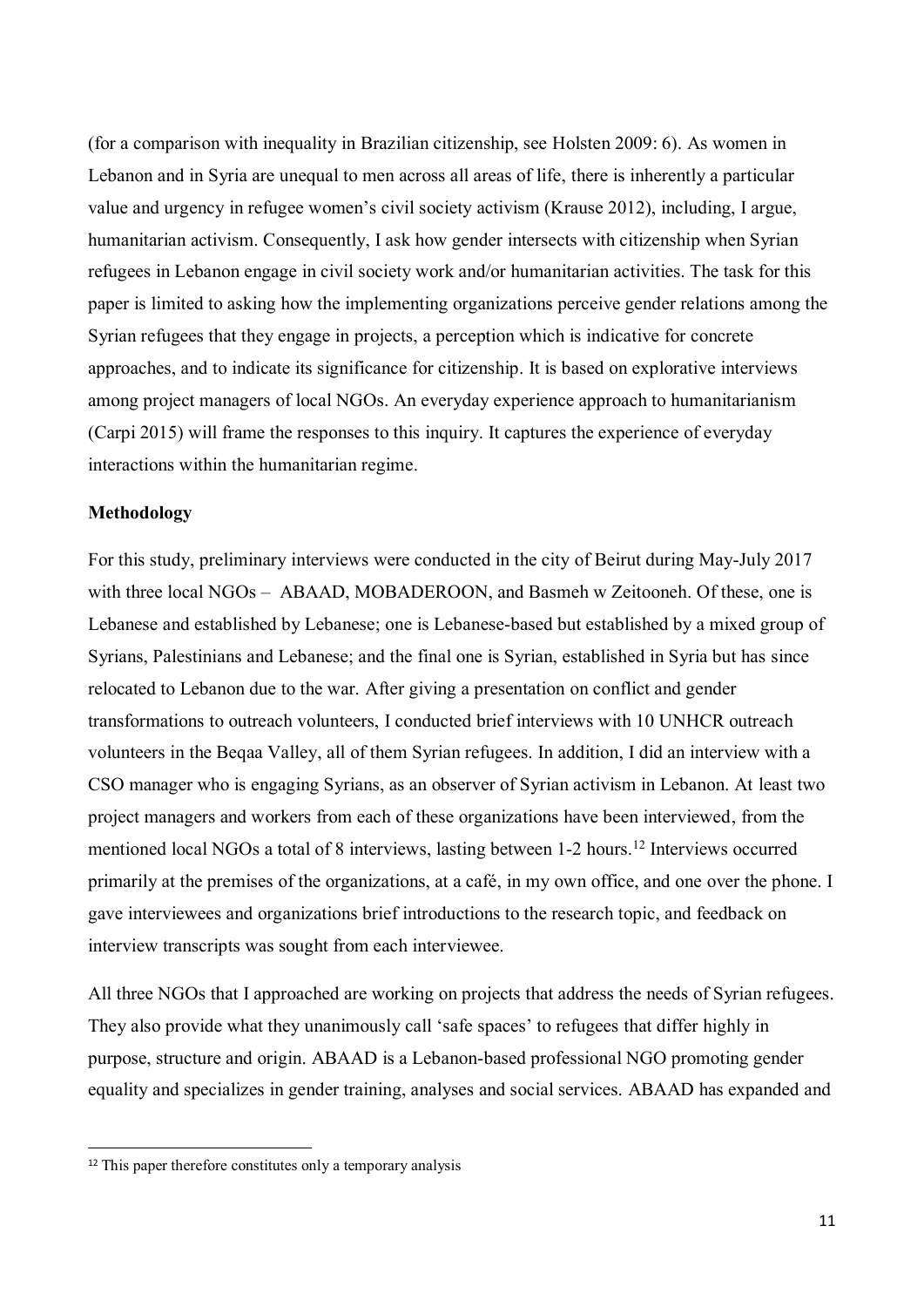professionalized over recent years and is today the leading NGO in Lebanon with gender relations as a primary area of activity. MOBADEROON is a Syrian network to further dialogue and conflict resolution whose activities now take take place in Lebanon and in Europe as a result of the Syrian conflict. The organization has a safe house also used for activities for Syrian activists and refugees. Finally, Basmeh w Zeitooneh is a smaller NGO in Lebanon, which was established by a group of five people of mixed gender and national background – Palestinian, Lebanese, Syrian in 2014. The latter is the youngest NGO, and the only organization of the three that was established specifically in order to meet the needs of Syrian refugees in Lebanon.

Information about the NGOs gathered during interviews has been supplemented with information from their respective websites. In order to put this particular selection of NGOs into a broader perspective, CSO platforms such as www.lebanon-support.org and their website announcing events and job vacancies www.dalaalmadani.org, in addition to the parallel platform for Syrian CSOs, www.rawabet.org., listing 158 CSOs<sup>13</sup>, gave insight to the diversity of local CSOs. Olivius demonstrates that the degree of cooperation with UNHCR on terms set by the agency to transform gender relations in the refugee community is determining whether refugees are positively categorized as development agents, or negatively as conservative or as 'too political' (Olivius 2014). It was not the approach during interviews to ask directly about how gender relations among Syrian refugees unfold in the eyes of NGO employees; rather, focus was on how the NGO is working with selected sections of the Syrian and Palestinian refugee population. Interviewees however revealed during the interviews that certain patterns have emerged during project implementation.

Below, I first discuss the consequences of the war in Syria for civil society and NGOs in Syria and in Lebanon. Subsequently I discuss gender relations among Syrian refugees as perceived by these local NGOs. Gender relations among Syrian refugees are contested within Lebanese civil society, which has an influx of Palestinian and Syrian refugees.

# **Civil society transformation as a consequence of the war in Syria**

Allegedly, the relation between Syrian refugees and the Lebanese host population is tense; in addition, Palestinian refugees already burden the Lebanese society. Only a minority are settled in camps, many are not registered, and neither can they afford the fees they need to pay in order to get

l

<sup>13</sup> Accessed June 2017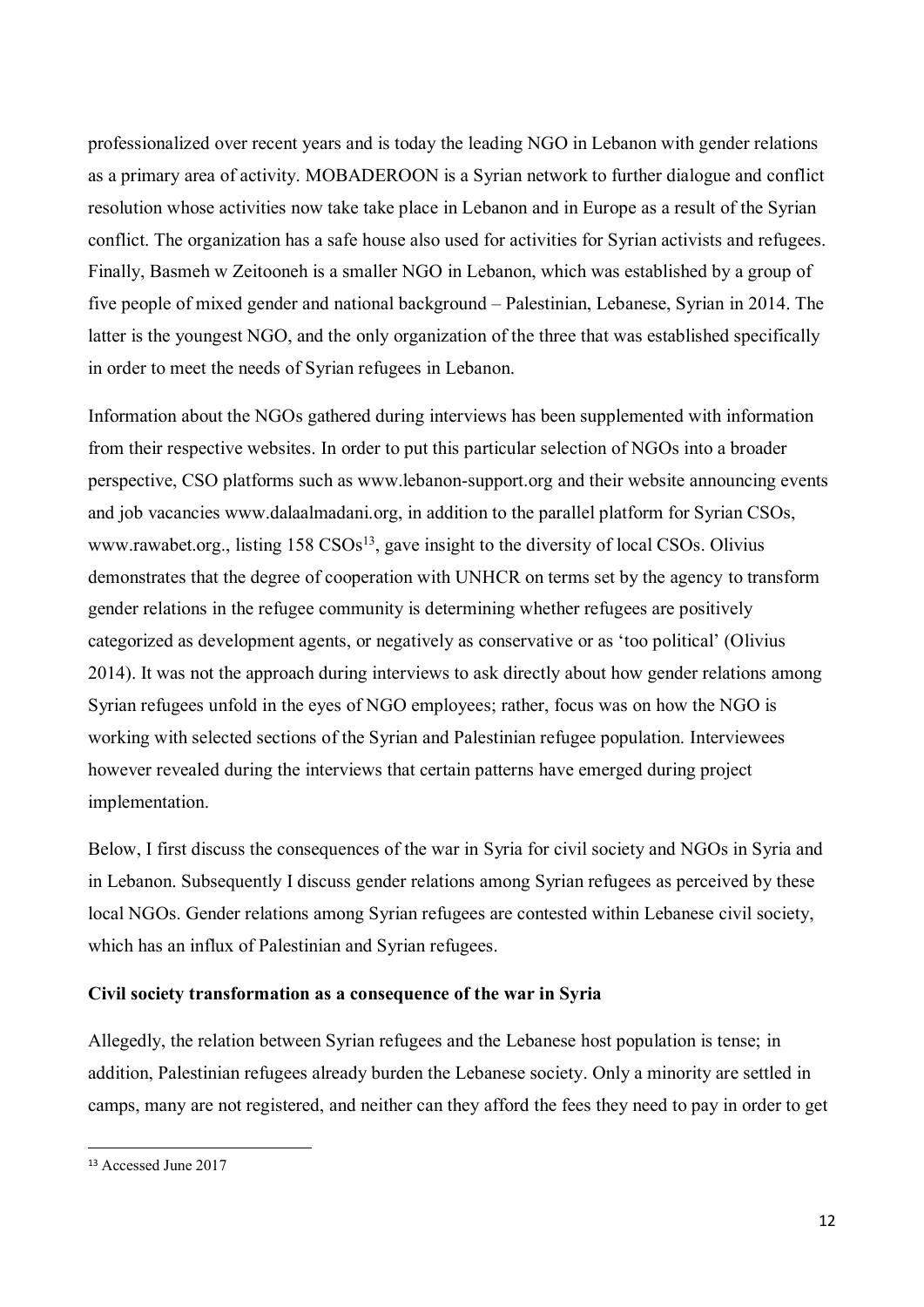or have their residence permit renewed (Erslev-Andersen 2016, UNHCR 2016). A range of INGO's is operating in Lebanon, including the ILO,CARE, the IOM, and OXFAM, alongside UN agencies, constituting a fertile ground for local NGO's to present projects, obtain funding, and collaborate.

The border between Lebanon and Syria was always porous, even before the uprising in Syria. Work migrants commuted to and from Syria, and in the Beqaa Valley trade and family networks contributed to the creation of a trans-border society (Erslev-Andersen 2016, Dionigi 2017). In Beirut, these labor migrants preferred working and living within Palestinian neighborhoods and camps, such as Shatila, due to the low housing prices. In the words of a young woman of Lebanese-Palestinian descent working in a local NGO:

> In Shatila they have a saying that 'dead people have come to dead people'. In Beqaa and other places, such as Shatila there was already a relation between the two people, maybe for twenty years. Syrians – along with workers of other nationalities in lowpaid jobs – also used to stay here in Naba'a when they came to Lebanon for work.<sup>14</sup>

Refugees from Syria do not constitute one coherent group. Many refugees from Syria manage without any assistance, but a proportion of Syrian refugees are in direct contact with organizations. Many Syrians access these organizations as volunteers, employees, and as beneficiaries. Refugees differ in levels of income and assets, education, religion, political views and belongings, and work experience. According to Khoury's survey from Jordan, the majority (70%) of activists among Syrian refugees is aged 18-30, and almost one-third has tertiary education (Khoury 2017: 38). Those who become involved in coordinating or distributing aid in local or diasporic organizations (Svoboda & Patalino 2015) are primarily the most resourceful, notably in terms of education;<sup>15</sup> others may confront the administrative or managerial approach of humanitarian aid organizations in other ways, for example by not joining the activities of NGOs addressing them. In the Lebanese context, where the government has consistently rejected to establish refugee camps for Syrians, this regime is however not the only site of practices to include in order to identify the political subjectivity and limitations of citizenship among refugees. Refugees from Syria, including women, initiate and participate in humanitarian work and civil society activism in Lebanon and these activities may equally define status, delimitations and opportunities (Napolitano 2017).

<sup>&</sup>lt;sup>14</sup> Interview by author, April 26<sup>th</sup> 2017

<sup>&</sup>lt;sup>15</sup> This is the case for the outreach volunteers who typically have an education e.g. as school teachers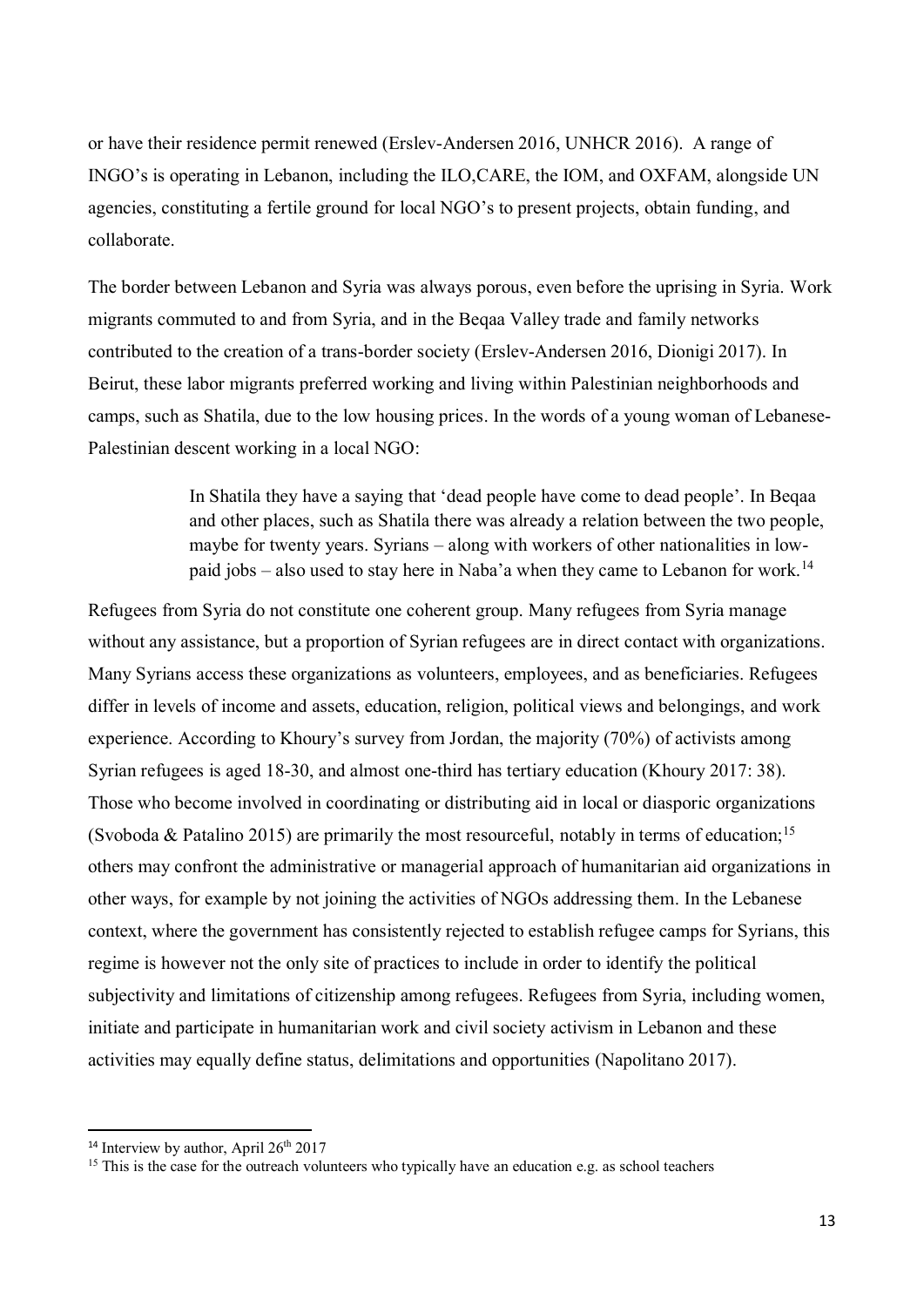Not much information about humanitarian activism among Syrian refugee women in Lebanon (or elsewhere) is currently available; therefore, a mapping of the types of humanitarian activism in which Syrian refugees participate is useful. According to my inquiries, Syrian refugee women participate in humanitarian activism by working as volunteers in civil society organizations, as employees or volunteers in local NGOs, as initiators or participants in business-based humanitarian projects or as outreach volunteers for UNHCR, and finally they assist other refugees outside of any institutional setting.<sup>16</sup>

During the Syrian crisis, aid organizations have boomed in both Lebanon and in Syria, and have given cause to new cooperation between Syrian and Lebanese civil society. The Lebanese portal for civil society organizations (www.daleelmadani.org) has been instrumental for the establishment of a parallel Syrian platform [\(www.rawabet.org\)](http://www.rawabet.org/). Since Syrian organizations are not permitted to operate in Lebanon without formal registration, displaced Syrian NGOs collaborate with Lebanese NGOs. This kind of collaboration – for example, Lebanese NGOs transferring money to and from Syrian NGOs – is paving the ground for further collaboration. In many cases, Lebanese NGOs have welcomed Syrian volunteers in response to legal work barriers for Syrians, while others have crossed further national divisions to include other displaced populations such as the Palestinians.

In some cases, CSOs or NGOs working outside of humanitarian aid have, as a result of the conflict, turned towards humanitarian response. Both the conflicts in Syria (Svoboda & Pantuliano, 2015) and in Yemen (Christiansen 2016) have exemplified this trend. This has given women's rights organizations an opportunity to continue their work, albeit in a new context – a turn which may jeopardize, but not erase the women's rights framework within which these organizations work.

In a similar vein, humanitarian activism organized in local coordination committees in war-torn Syria are combined with different forms of political agency, or solidarity with certain groups. Some are openly supporting the Syrian opposition, which raises skepticism from international humanitarian organizations bent on maintaing their apolitical stance (Svoboda & Pantuliano 2015: 15 – see also Barnett 2005). Politicization – or political identities and activism of organizations that are humanitarian actors – is also regarded as disturbing for the distribution of humanitarian aid among Syrians in Lebanon (Mitri 2015). In another perspective, however, political activism

l

<sup>16</sup> See also Mitri 2015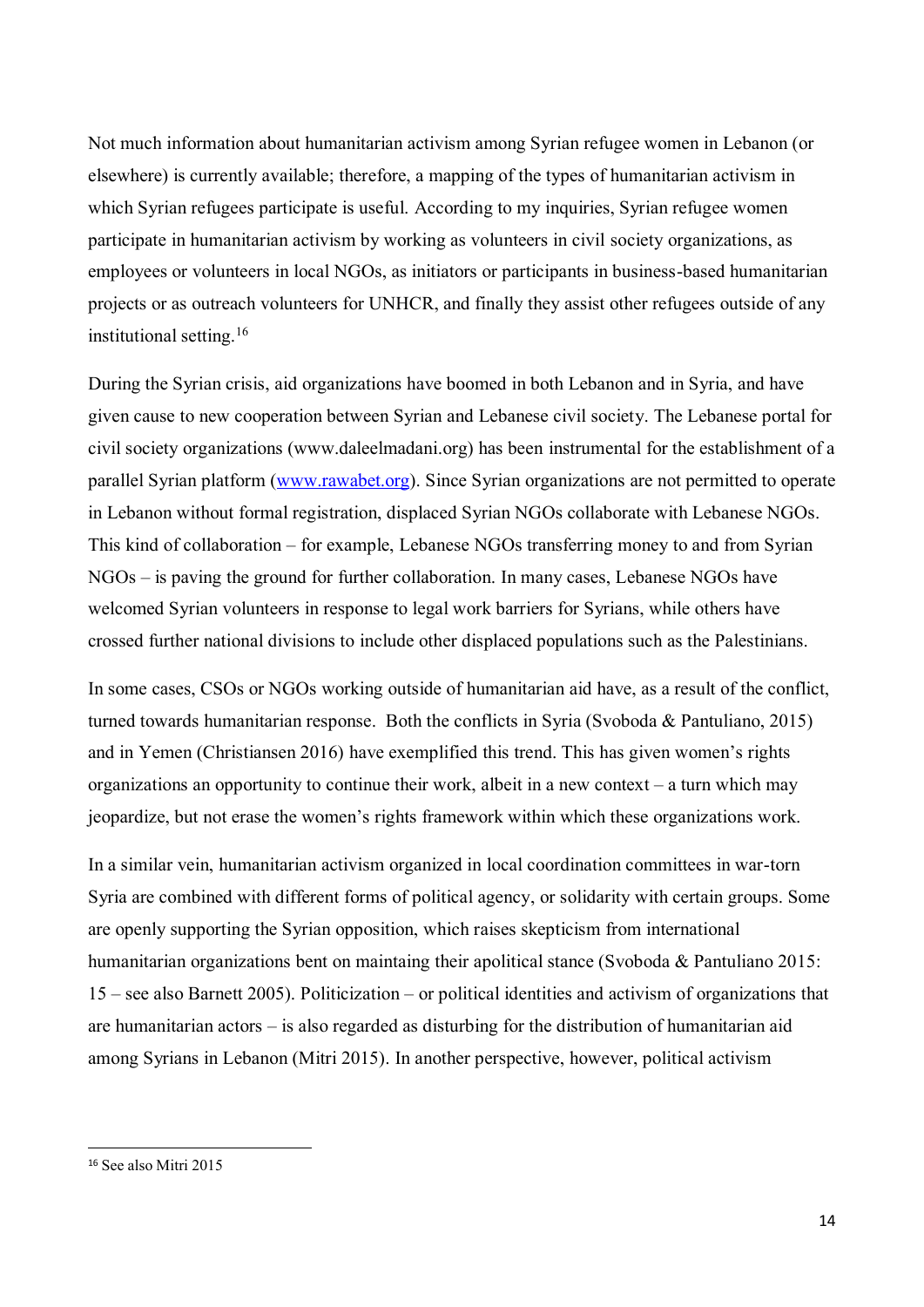constitutes a resource platform for the (re)production of citizenship in a situation where political action otherwise has become impossible.

In Lebanon the influx of Syrians has also meant a blossoming of NGOs, some of which already had expertise in handling and assisting displaced populations.

Pre-war Syrian society was characterized by unequal gender relations in judicial, political, and social sectors of society (Moghadam 2013), and by a Syrian civil society under tight governmental control (Samar 2012). Although a number of CSOs were operating before the conflict, an emergency law effective since 1963 allows the government extensive control, and the major women's CSOs were cooperating with and funded by the government (Mitri, 2015). In Lebanon, however, CSOs (including women's organizations) are better able to navigate the advantages and disadvantages of 'NGO-ization', negotiate and form alliances with government bodies, and collaborate with Lebanese sectarian (Clark and Salloukh 2013, Mitri 2015a). Both of these national contexts of civil society activism impact the current room for maneuver of the many exiled or in exile-emerging Syrian CSOs in Lebanon (Napolitano 2017: 37). Thus, according to a British-Syrian CEO of a Lebanon-based NGO, there has been a certain development in the activism of Syrians in Lebanon:

> Actually, the last six years are actually very interesting, because at different periods within the past six years, Syrians engaged more or less publicly in NGO activity. The first two years they would use false names and were rather nervous, partly because it wasn't clear how that would impact them and their family back home, but also because their status wasn't clear. Then with time the status became more accepted, it was clear that this was going to be more long term. But in the past two years visas lapse and you are technically illegal here, you are again not being publicly active they are active, just not under their names, not publicly.

There is a link, this activist finds, between legal status and activism, a link which defines the extent to which Syrians feel safe to be public in their activism, not whether or not they are active. Not only Syria's refugees in Lebanon, but also Syria's NGOs are displaced, and now in different constellations co-exist with Lebanon's NGOs.

# **The approaches of local NGOs to gender relations among Syrian refugees**

Irrespective of gender, Syrian refugees in Lebanon are in a highly precarious situation due to insecure housing, lack of income, and lack of legal documents and registration. Female refugees are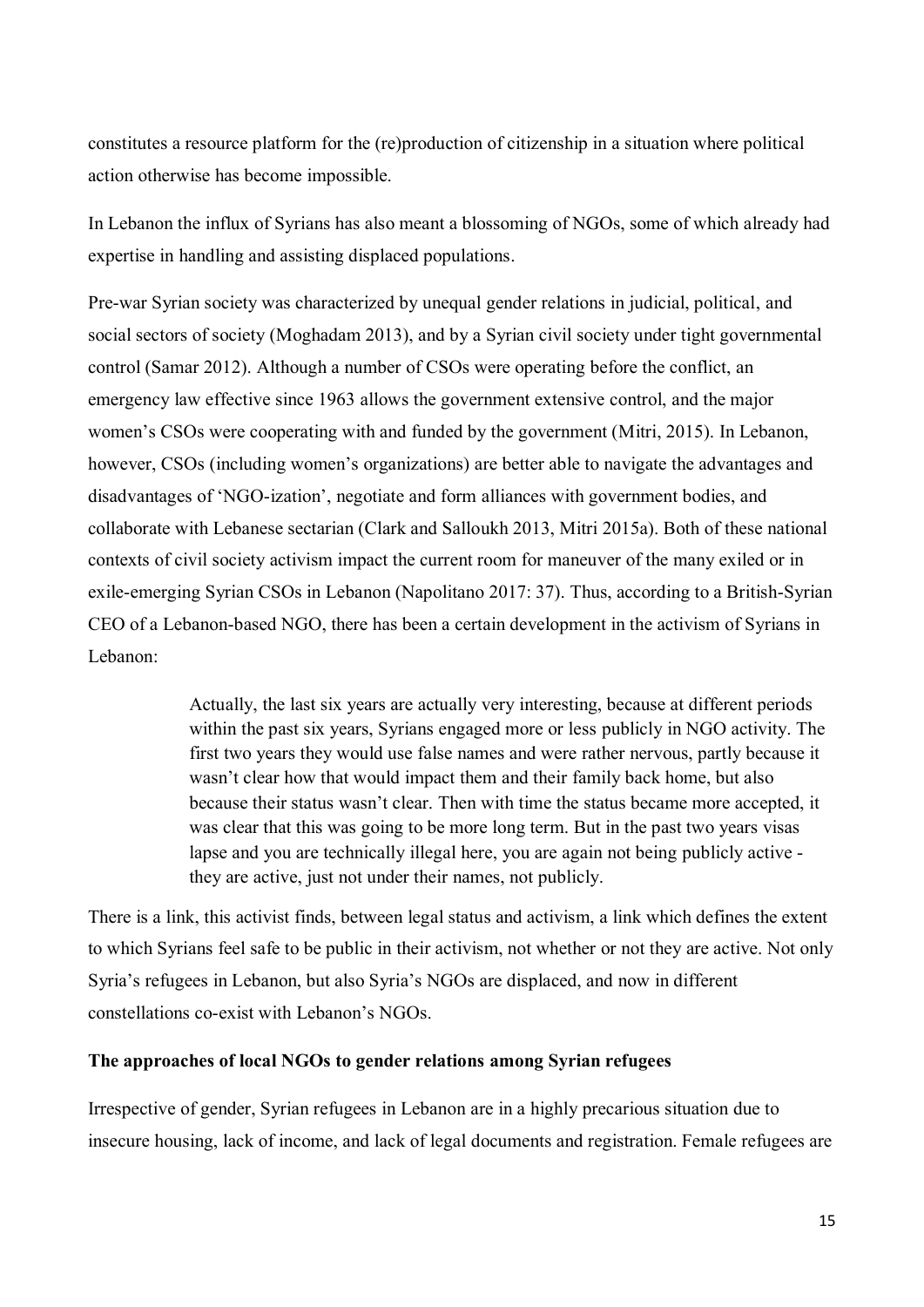subsequently singled out from men as being particularly vulnerable and in need of protection. They are placed in line with other vulnerable groups, most often children (Government of Lebanon and UN 2017). In the context of local NGOs, such approaches are supplemented by more localized perceptions of gender relations among the refugee population.

#### *Women are vulnerable – but so are men*

In his narration of how the organization was initiated, the CEO of one of the NGOs I approached pointed at the vulnerability of women:

> We chose Shatila camp to start our first interventions. In the beginning we didn't know what to do there, but we knew that we needed to work with women, because we realized they were among the most vulnerable, they were left alone at home most of the time in dark, humid places, and they had nothing to do, so we started to the embroidery workshop, the aim was to provide them with a space for psycho-social support, for them to chat and meet while also learning something new and gain a very modest income <sup>17</sup>

Syrian refugee women need a place to meet outside of the home to escape from isolation in their bad quality housing, they need an income and they need something to preoccupy them, and in response to these needs the NGO establishes a handicraft workshop in a safe space of a community center. The needs identified by this local NGO are, in accordance with other analyses of international NGOs and research, pointing at the particular problems that refugee women are presented with; many women who used to work in the household and for an income relied on male members of their households, have lost that income and are forced to seek opportunities for income in insecure areas of activity, putting them at risk of violence or exploitation (Norwegian Refugee Council 2016, Amnesty International 2016). Syrian refugee women and girls in their areas of settlement may resort to survival sex (Charles & Denman, 2013). The demand for a specific approach to women's needs is well-documented; especially life in makeshift camps or other illegitimate forms of housing is presenting women with a number of particular risks, including physical and sexual assaults, exacerbated by lack of access to health services and social protection (Amnesty International, 2016; Samira et al 2014; Rola and Moughalian, 2016). Moreover, women of Palestinian background who are escaping from long-term residence in Syria to Lebanon (Erslev-Andersen 2016), meet discrimination and are often denied residence (Napolitano 2017).

l

<sup>&</sup>lt;sup>17</sup> Interview by author,  $12<sup>th</sup>$  of May, 2017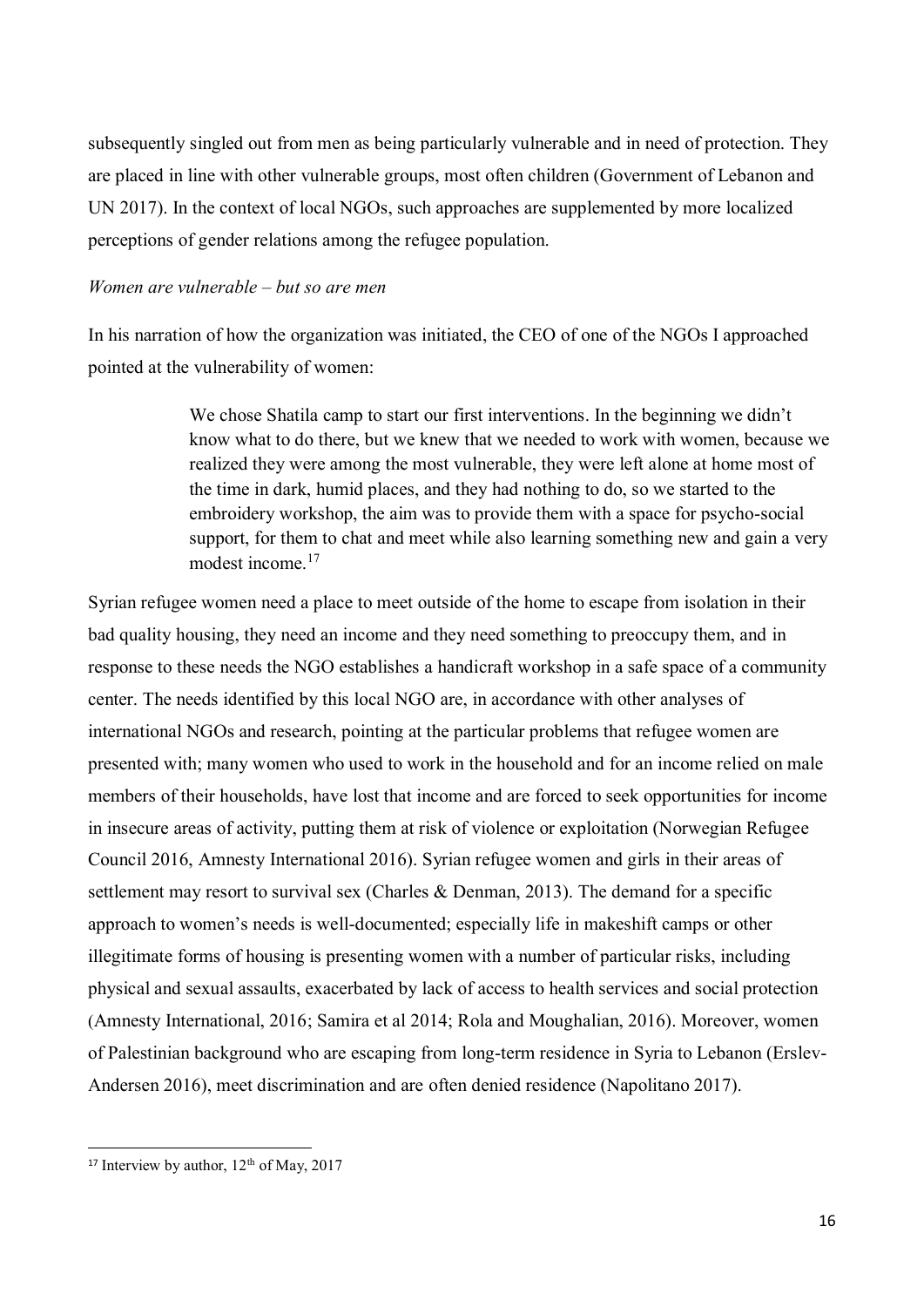However, local NGOs do not always share to the belief that sees women as particularly vulnerable. In these instances, they tend to favor a more holistic approach in their humanitarian practices, because they find that men are just as vulnerable, or they find that children are a more immediate response group. The latter point was presented to me by a Lebanon-born Palestinian NGO project manager emphasizing that for the NGO, access to children means access to families as a whole.<sup>18</sup> A 25-year-old Syrian man active in a Syrian NGO and himself a refugee escaping from military service in Syria, relayed to me that he found the focus on refugee women exaggerated: "in Lebanon women can do everything.". However, he also pointed out that many women coming from Syria have lost their household income because they lost their husband. He then gave me two or three examples of Syrian women in Lebanon who have set up businesses and now are employing a number of other people.<sup>19</sup>

During an interview with a local activist and a program manager of a local NGO, it was made clear to me that the main problem emerging in the local committees comprising both Syrians and Lebanese was the broken families resulting from newly arisen opportunities for Lebanese men to find a Syrian refugee woman as a lover or a new wife: "A Syrian woman would die to have a Lebanese man, because he is able to take care of her". The couple may run away together, even though both of them are married. Divorce becomes an easy solution:

> One husband divorced his wife because he was suspecting that she was talking to someone on Whatsapp. So he got married to another woman, because it is easier now to get married to another woman.

She raised the view that there is a difference between Lebanese and Syrian mothers:

Lebanese mums are sacrificing more to keep the family, even if the Dad is treating her in a bad way – she is sacrificing with her life to protect her children and to keep her children with her, while the Syrian when they have the opportunity will run, and they will leave their children. The main problem is the children, because they are always forgotten, so we have here in the streets children, and no one is taking care of them<sup>20</sup>

Not only this Lebanese volunteer woman, but local NGOs implementing humanitarian response projects more broadly approach gender relations among Syrian refugees as problematic,

<sup>18</sup> Interview by author, April 26th 2017

<sup>&</sup>lt;sup>19</sup> Interview by author, May  $17<sup>th</sup> 2017$ 

<sup>&</sup>lt;sup>20</sup> Interview by author, July  $12<sup>th</sup> 2017$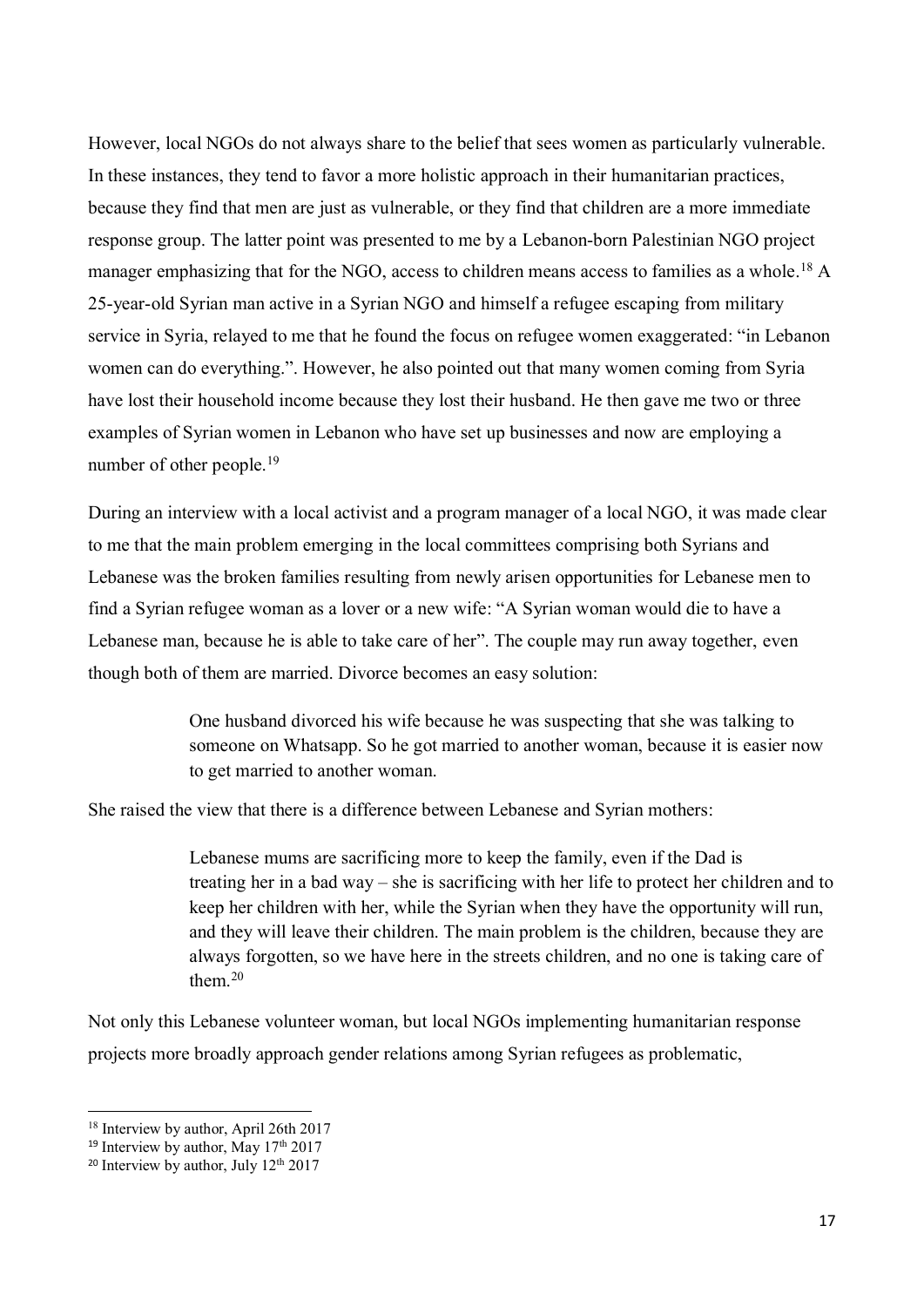conservative, and oppressive for women in some cases leading to violence. The way that Syrian refugees treat their children, are used to create a hierarchy between the Syrians and the Lebanese – corresponding to a study of how inhabitants of a Swedish town pointed at the treatment of children among Syrians to construct an understanding of Swedes as morally superior (McClusky 2017). Further, the program manager and the local volunteer both agreed that these conflicts were related to the perception that Syrian women do more to please their husbands, also sexually (and as evidence they pointed at the local shop which sold out of gear for Valentine's day to Syrian women).<sup>21</sup> Both of them made the point that Lebanese men's preference for Syrian women and vice-versa creates broken families. For the Syrian refugees, settling in Lebanon means a challenge for the family to stay together, further tensions, and instability. This is a problem existing in Beirut neighborhoods and in the areas where Syrian refugees live in informal settlements. The *shawish* settled in the Beqaa Valley, reported that Syrian women are seen as a threat to local Lebanese women, who therefore reject taking part in any activity which involves Syrian women.

Finally, a program manager of another NGO explained to me that the NGO was providing safe spaces for women and girls in areas where women are vulnerable, for example in the Beqaa Valley, and the services offered in the project are for both Lebanese and Syrians. Generally, the women are facing problems with obtaining permission to attend the safe spaces from their fathers and husbands, more so the Syrians than the Lebanese. The program manager emphasized that the project is based upon the finding that men are also victims, and that they are now being offered courses in anger management, among others (in accordance with the periodization of humanitarian gender policies, outlined by Edwards 2010). A Lebanon-based Syrian activist, herself a woman of Syrian origin and running an NGO, similarly noted that prioritizing women in humanitarian relief is a mistake. This activist considered it a move that the Lebanese government is making to please foreign donors.

# *Safe Spaces and residence*

In the eyes of governments of less developed countries, refugees are not able to make claims on par with citizens (Kibreab 2003: 63). Conditions in which there is no possibility for naturalization and citizenship tend to result in repatriation when the situation in the home country allows for it or in 'voting by the feet' (Ibid.). While 'voting by the feet' hints at citizenship rights, the 'safe spaces'

l

<sup>&</sup>lt;sup>21</sup> Interview by author, July  $12<sup>th</sup> 2017$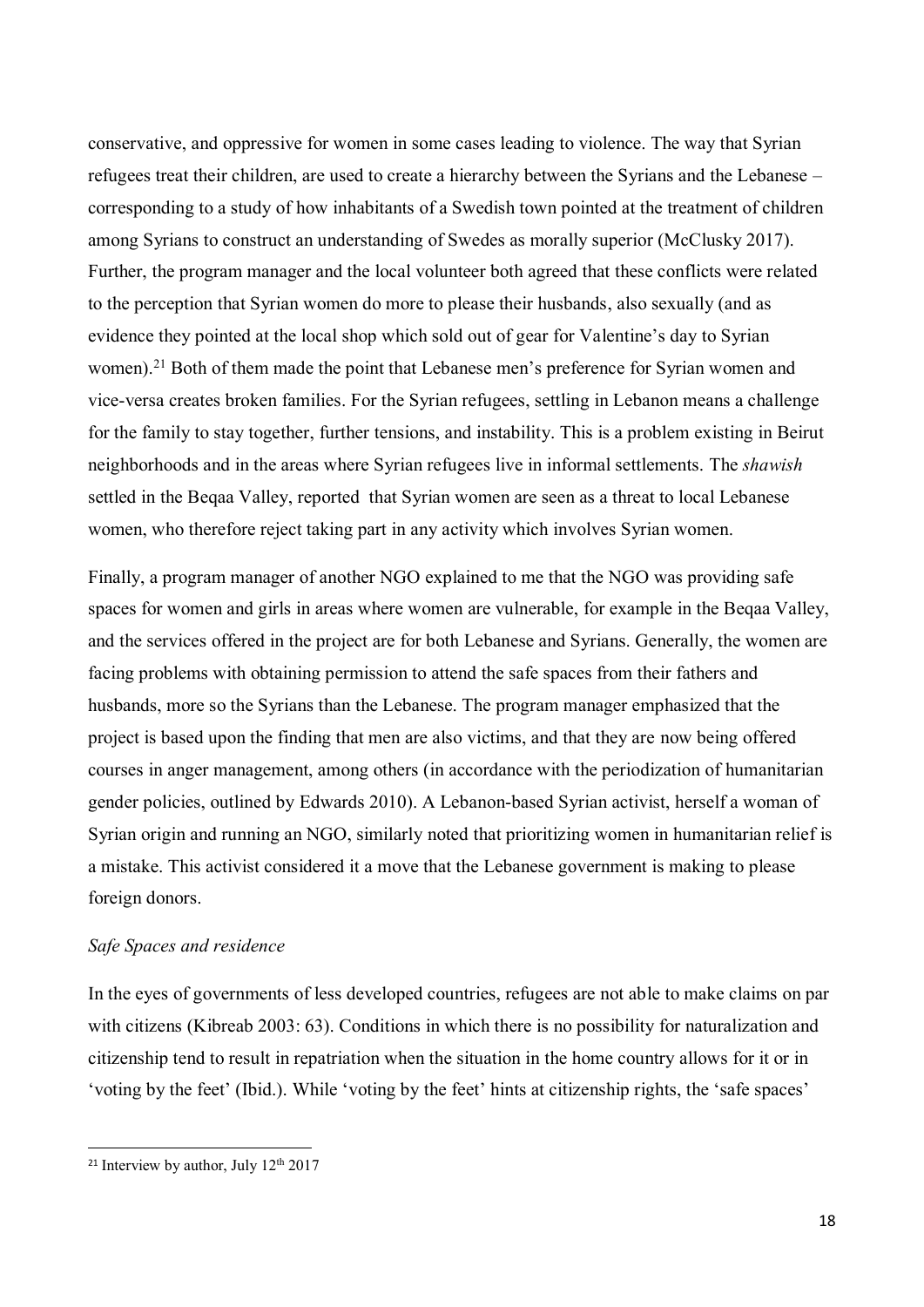methodology that local NGOs apply to provide safety for Syrian women and children does not, even though these spaces are directly related to the lack of legal stay. Safe spaces are equally justified by the violence committed by Syrian men who are under pressure from their own precarious existence in Lebanon, and attending the safe spaces is often opposed by male relatives.

Not only are many Syrian women without legal stay in the country, many also work without a work permit. One of two leading figures of a Syrian NGO expressed her unease about working in Lebanon:

> I feel afraid to say that I am working here, it might affect me badly. It is not easy to be open to anyone – not all would support. There is a narrative that Syrians in Lebanon are competing with the Lebanese, and the reality is that most Syrians work here in Lebanon. They only allow us to do certain kinds of jobs, like construction.<sup>22</sup>

Syrian organizations are not allowed to operate in Lebanon, unless they are registered in the country and refugees are allowed to do voluntary work, but not take ordinary, paid work. Palestinian refugees and their off-spring are also restricted on the Lebanese labor market. A project manager who is of Palestinian identity lamented:

> I can only work in certain branches – I cannot be a doctor, an accountant, a nurse, and if I work as a teacher I cannot be part of the teachers' council. I have to work in the private sector, even there some companies will not accept you. My brother is a nurse from AUB and he is still not working since he is lacking approval from the government.<sup>23</sup>

While a precarious status among refugees pertains to women and men alike, more may be at stake for women where conservative sociocultural gender norms often prevent women from accessing the labor market (Kelly and Breslin 2010, Moghadam 2013, Joseph 2000). Women are often allowed to only work in sectors deemed "appropriate"; this is a problem for Syrian refugees, given that the majority of sectors they are allowed to work in – such as construction – are not considered appropriate for women. Unlike shifting Lebanese governments, the Baath regime in Syria actively promoted women's participation in the labor market and in the field of education – women were also represented in the Parliament prior to the uprising, although not prominently (12% in 2013), but higher than in Lebanon where it was close to nothing (4%) and where for decades only minor improvements have occurred. In other words, formal and state-based citizenship is unequal and

<sup>&</sup>lt;sup>22</sup> Interview by the author on June  $9<sup>th</sup> 2017$ 

<sup>&</sup>lt;sup>23</sup> Interview by the author, April  $27<sup>th</sup> 2017$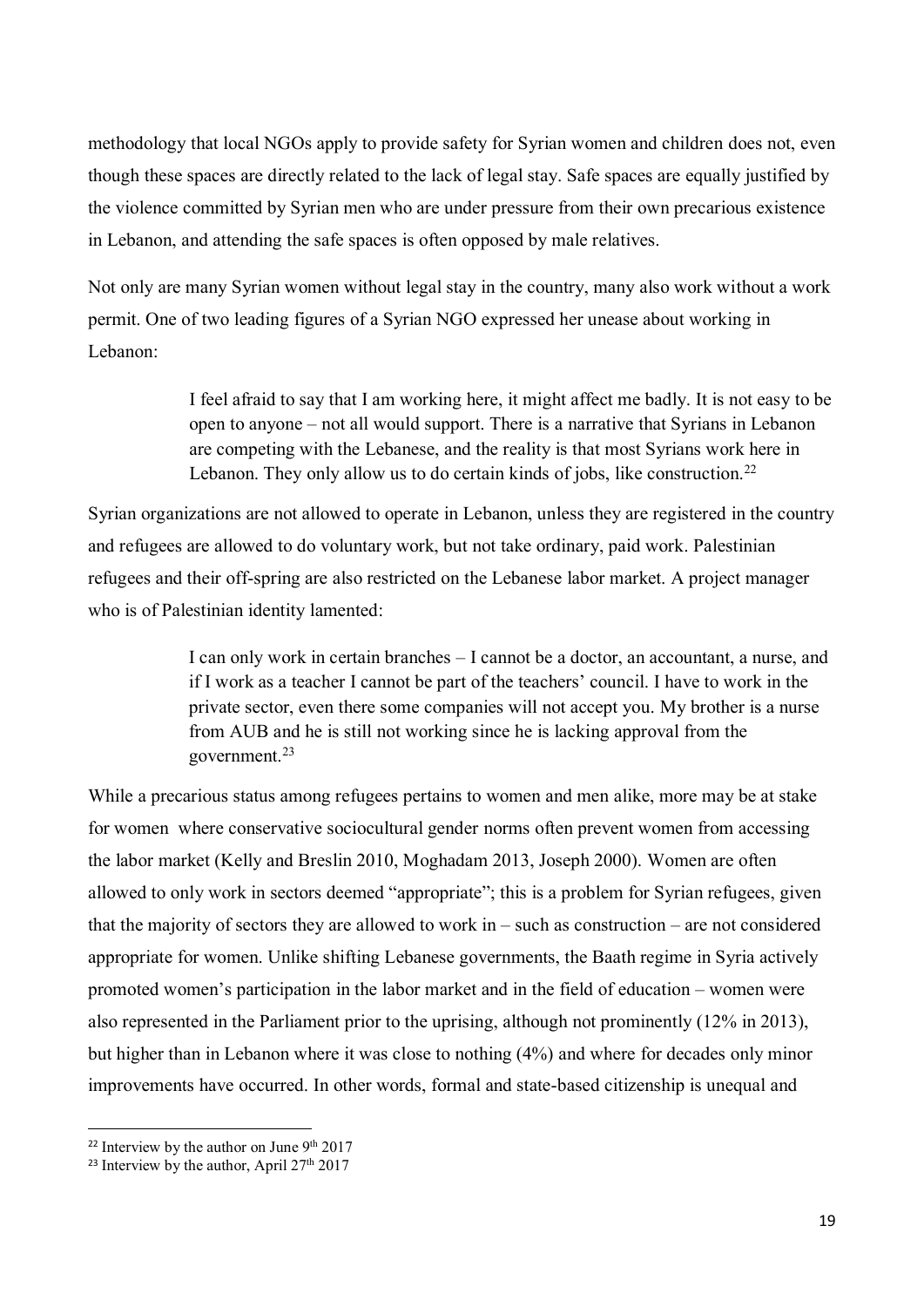discriminating women in both countries, but in contrast to Lebanon limited progress have occurred in Syria, where state-feminism until the uprising was combined with very strict control and delimitation of civil society organizations (Sparre 2008).

The 'safe spaces' methodology is based on an evaluation of gender relations among Syrian couples combined with the precariousness that an unwelcoming Lebanese environment bestows on women. They are justified in the insecurity and lack of protection of female refugees, disregarding that male refugees also have a precarious existence in Lebanon. In the words of one program manager:

> Both kinds of women [i.e. those who are alone with their children and those who have a husband with them] tend to stay at home where they feel they have some protection, especially during the cold weather in winter where they need to take care of children and make sure that they stay warm etc. Men can move about more freely. Therefore, we provide them with a time and space for women to work. All Palestinian women in Shatila may have sense of security, but Syrian women do not have that security, and the center provides certain services enabling them to move about.<sup>24</sup>

According to the rationale behind the safe spaces-approach, Syrian refugee women are not secure in their new environment, and they are the ones who care for the children. For these reasons, they are not able to leave their houses and are isolated more than Syrian men. Since male refugees are not provided with safe spaces, in this methodology the protection from violent male family members, tend to take precedence over the protection from an unwelcoming host community. Thus, NGO workers confirm that Syrian women sometimes are rejected permission from their male relatives or husbands to attend the activities in the safe spaces; the husband says that he would divorce if she goes to the safe space.<sup>25</sup> These rejections stand in contradiction to another observation also reported to me by NGO workers – that Syrian women have become breadwinners since they are better able to acquire a job, and less harassed by police who wants to see ID papers and permission to stay at checkpoints. Both observations, however, support the finding that conservative and unequal gender relations are presenting Syrian women with problems in the Lebanese setting – either they become isolated at home, or they are working outside of home, in which case it brings an unbalance into the family, for some husbands an encouragement to beat his wife – to be violent.

# **Conclusion**

<sup>24</sup> Interview over phone, March 27th, 2017

<sup>&</sup>lt;sup>25</sup> Interview with the author, July  $12<sup>th</sup> 2017$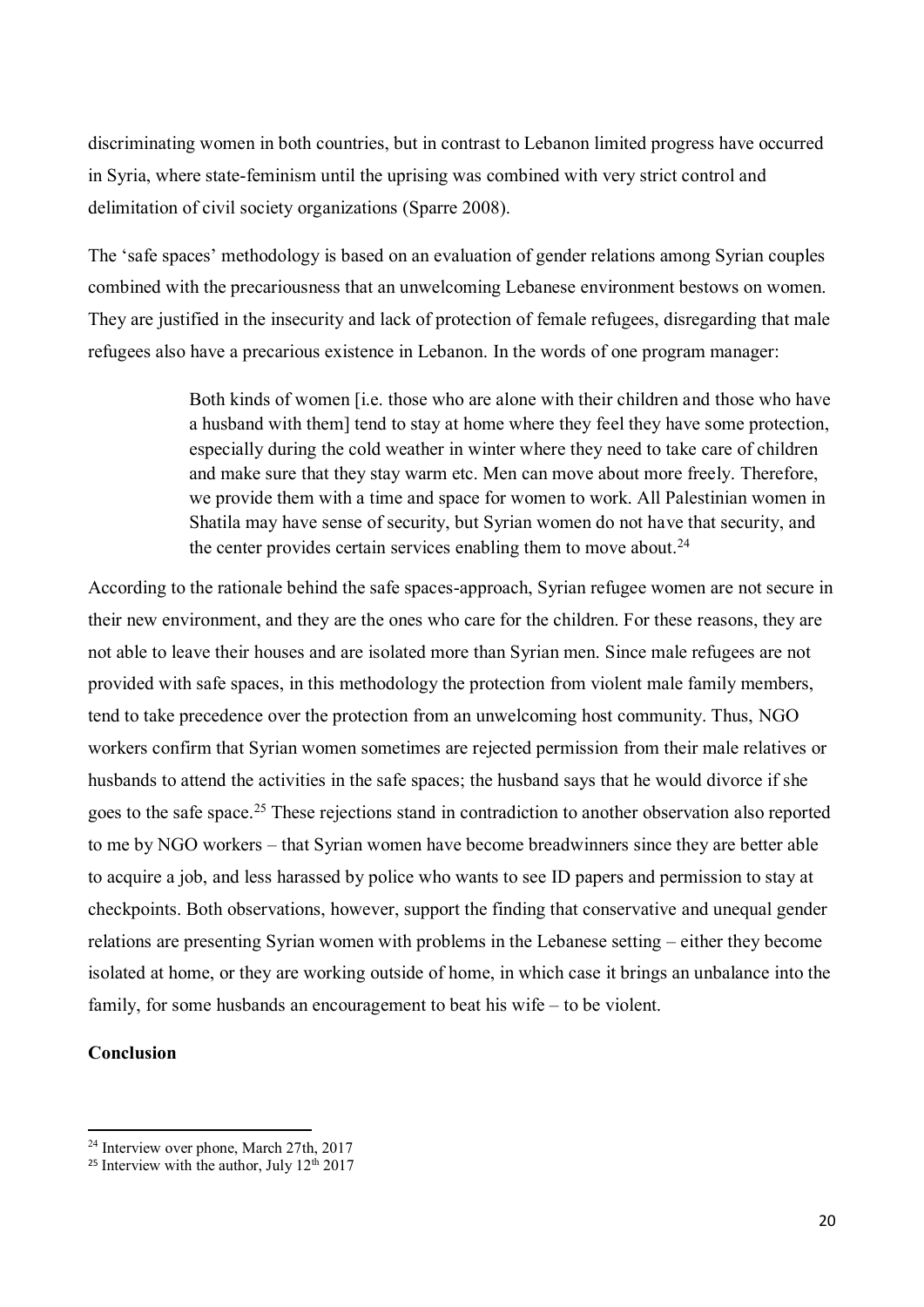In Lebanon, just like in other less developed countries, the many people who have taken settlement in the country are not recognized as refugees by the Lebanese government and therefore do not acquire legal status and protection. Despite the fact that Lebanon did not experience repatriation as a consequence of their exclusion of access to citizenship for Palestinians (Erslev-Andersen 2016), the current blocking of rights and citizenship is not reconsidered (Janmyr 2016). Pushing for voluntary repatriation by blocking access to rights is not effective in situations of protracted crises or war. Although some have returned after the safe zones in Syria were established in late 2017, the majority remain, despite the lack of rights. Still the question is if possession of rights is a precondition for claiming rights, and access to citizenship is the only way to 'stand up like men' and to be 'properly proud', to have minimal self-respect and human dignity (Feinberg in Kibreab, 2003: 63).

Gender relations are instrumental – specific representations of gender relations can be put to effect for politicized purposes (Abu-Lughod 2002, Abirafeh 2009, Christiansen 2012). In this paper I have approached humanitarian response and civil society activism which have fused and professionalized local NGOs operating within a broader humanitarian regime and which approaches women refugees primarily as vulnerable and as victims. It is a work-in-progress, and this paper presents only preliminary findings. Olivius (2014) is pointing at transformations of gender relations as an imperative within the humanitarian regime, and local NGOs operating within the humanitarian sector and providing relief and services to refugees in Lebanon, perceive gender relations among Syrian refugees in particular ways.

Two policy strategies of the humanitarian regime at work in current humanitarian response in this country are relevant here: first, the emphasis on women as vulnerable and the encouraging of women's participation in humanitarian work and second, the explicit strategy of project implementation to support not only the refugees but also the host population.

In the interpretation of these guidelines in localized humanitarian practices in Lebanon, both of these strategies perpetuate an on-going compartmentalizing of 'beneficiaries' into nationality frameworks. They spur a comparison between on the one hand Syrian and on the other hand Lebanese practices; gendered practices emerge as an opportune area of comparison. These findings are akin to findings from a Swedish village hosting a group of 120 refugees from Syria, indicating that such comparisons are not limited to populations from less developed countries. In the Swedish context volunteers and villagers alike used designations of Syrians as 'less gender equal' to create a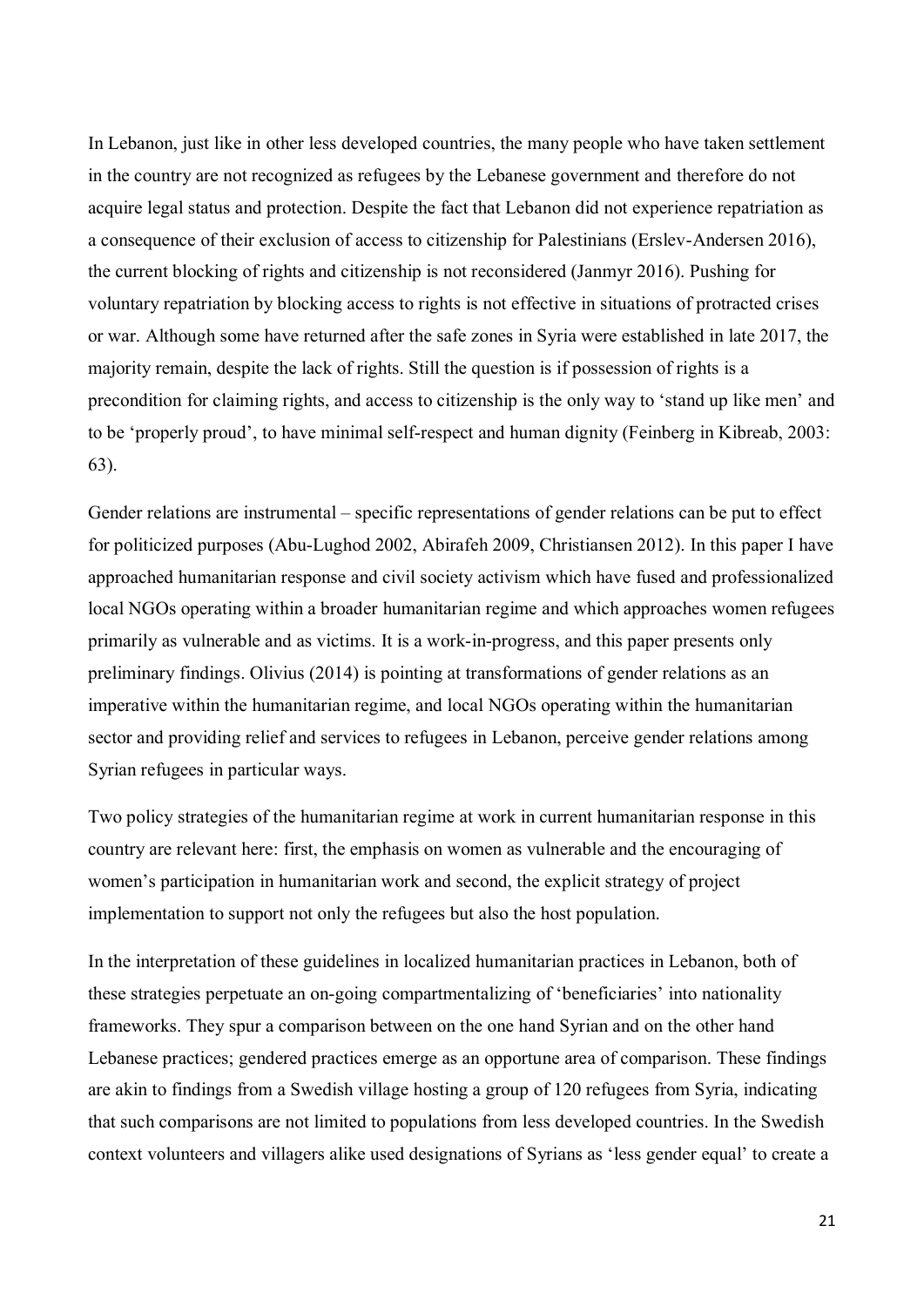hierarchy of decency and reconfigure the benevolence of governmental discourses, and in that process constructing the Syrian refugee man as a threat to the villagers (McClusky 2017).

Local NGOs in Lebanon that are implementing humanitarian response projects approach gender relations among Syrian refugees as problematic in comparison with gender relations among the Lebanese host population they are conservative and oppressive for women, in some cases leading to violence and usurpation. Such hierarchical presentations of gender relations among Syrian refugees, themselves a violent construction, is given another framing in the formulations of male outreach volunteers, who are themselves refugees from Syria; they pointed at Syrian women as having 'less needs', and therefore these women constitute an affordable possibility for Lebanese men to take a second wife – emphasizing economic differences. Syria's refugees in Lebanon and Syria's NGOs are displaced, and now co-exist in different constellations with Lebanon's NGOs, allowing for another counter-narrative, which emphasizes that refugee men and women are equally vulnerable.

Syria and Lebanon are neighboring countries, and their closeness is often emphasized. Initial findings of this research show that since the recent six-seven years of influx of Syrian refugees to Lebanon, the neighboring populations co-exist in Lebanon, and within this context the illegal or semi-legal residence of Syrians emphasizes a hierarchy between Lebanese and Syrian. Among local NGOs the perception of gender relations among Syrians as more patriarchal and harmful toward women becomes a pre-text for the approach that refugee women are vulnerable, not only because of their semi-legal or illegal residence in Lebanon, but also due to their relations to Syrian men. Ironically, at the level of law and formal rights, this relationship is reversed, with Lebanon as the more conservative, allotting less influence and rights to women. The *shawish* interviewed implied that "many Lebanese women are afraid of Syrian women" and that "Syrian women are suffering because of this hostility". The mutual perceptions of gender relations in host and refugee communities, including the perception that Syrian women do not make many demands compared with Lebanese women therefore constitutes an issue contributing to the tensions between host and refugee communities often ignored.

The participation of refugees in humanitarian response occurs in several contexts and institutional settings, ranging from project-organized handicraft workshops to neighborhood committees, civil society activism and business initiation. As already indicated, these activities, especially those directly framed by humanitarian programming, will not erase the 'casting' of refugees resulting from the governance of the humanitarian regime, nor the way that gender relations are put to effect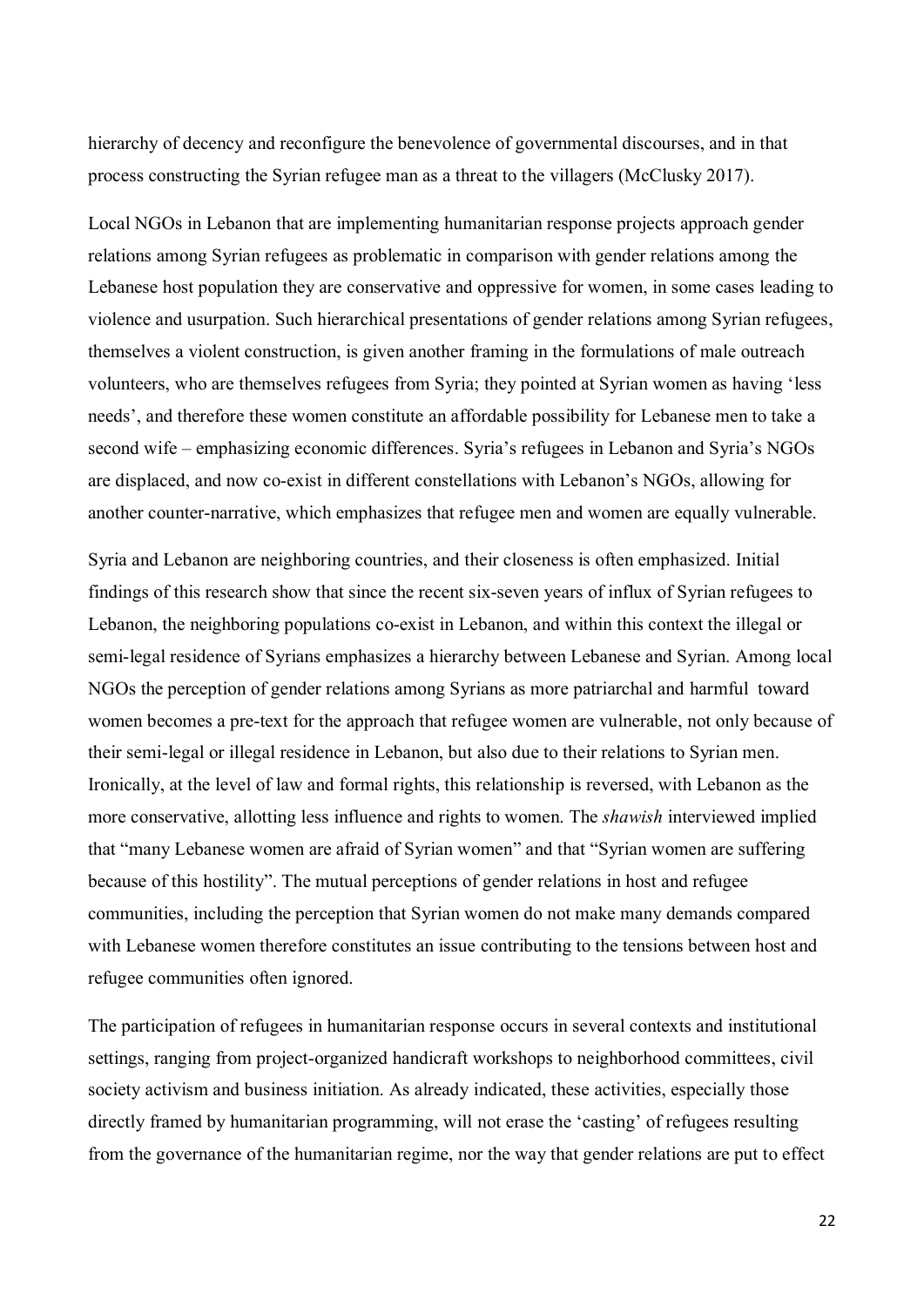in them (Olivius ibid., Turner 2000). As I have suggested, this does not mean that an investigation of how these discursive practices are accommodated or resisted, and how gender relations feature or are represented in them superfluous, quite on the contrary.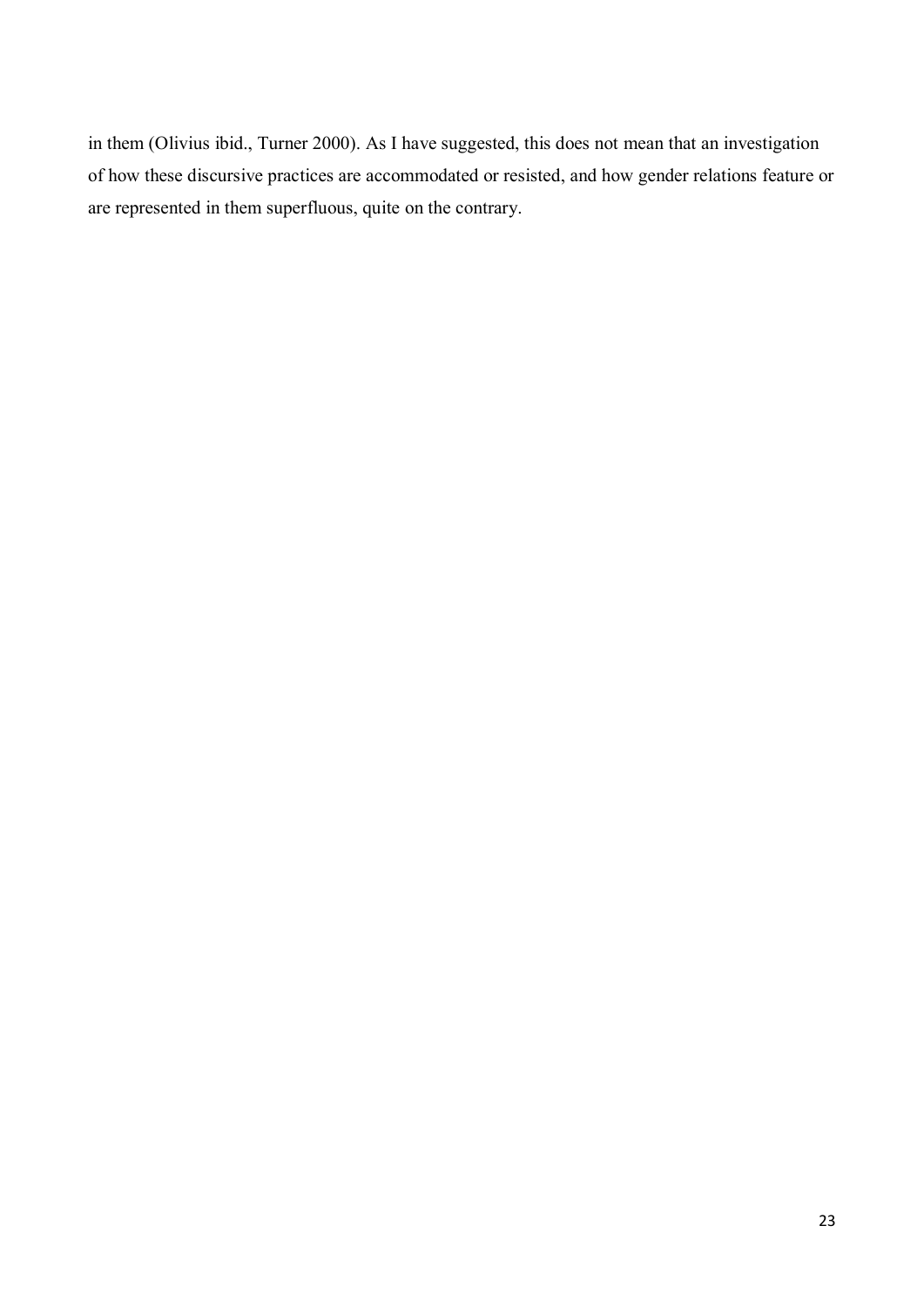# **References**

Abirafeh, Lina, 2009: **Gender and international Aid in Afghanistan**. **The Politics and Effects of Intervention**. McFarland and Company, Inc., Publisher

Abu-Lughod, Lila, 2002: Do Muslim Women Really Need Saving? Anthropological Reflections on Cultural Relativism and Its Others. **American Anthropologist**, Vol. 104, No. 3 (Sep., 2002), pp. 783-790

Agamben, Giorgio, 1998: **Homo Sacer. Sovereign Power and Bare Life**. Stanford University Press

Amnesty International, 2016: I want a safe place. Refugee women from Syria uprooted and unprotected in Lebanon, available at:<https://www.amnesty.org/en/documents/mde18/3210/2016/en/>

Barnett, Michael, 2005: Humanitarianism Transformed. **Perspectives on Politics**, vol. 3, no. 4 pp. 723-740

Bornstein, Erica, 2012: **Disquieting Gifts. Humanitarianism in New Delhi.** Stanford University Press

Carpi, Estella, 2015: The everyday experience of humanitarianism in Akkar Villages. **Civil Society Review**, no. 1: 27-36 http://civilsociety-centre.org/sites/default/files/resources/ls-csrissue1 jan2015.pdf

Charles, Lorraine and Denman, Kate (2013). Syrian and Palestinian Syrian Refugees in Lebanon: the Plight of Women and Children. **Journal of International Women's Studies**, 14(5), 96-111. Available at:<http://vc.bridgew.edu/jiws/vol14/iss5/7>

Christiansen, Connie Carøe, 2012: Gender and social remittances: Return migrants to Yemen from Eastern Africa. **Arabian Humanities** 17, 2012 https://cy.revues.org/1869

Christiansen, Connie Carøe, 2016: Women are vulnerable – and indispensable –for humanitarian work. **KVINFO's Webmagazine**, http://kvinfo.org/web-magazine/women-are-vulnerable-andessential-emergency-relief-work

Clark, Janine and Bassel Salloukh, 2013: Elite Strategies, civil society, and sectarian identities in post-war Lebanon. **International Journal of Middle Eastern Studies**, vol. 45: 731-749

Clarke, J., Coll, K, E. Dagnino, & C. Neveu, 2011: Introduction: Questioning Citizenship. **Citizenship Studies**, vo.15, no.8, p. 945–964.

Clarke, J., Coll, K., Dagsino, E. and Neveu, C., 2014: **Disputing citizenship**, London: Polity Press.

Clarke, Kelly, 2017: Protest and informal leadership in Syrian refugee camps. **Refugees and Migrations Movements in the Middle East**. POMPEPS no. 25, pp. 16-21, available on www.pompeps.org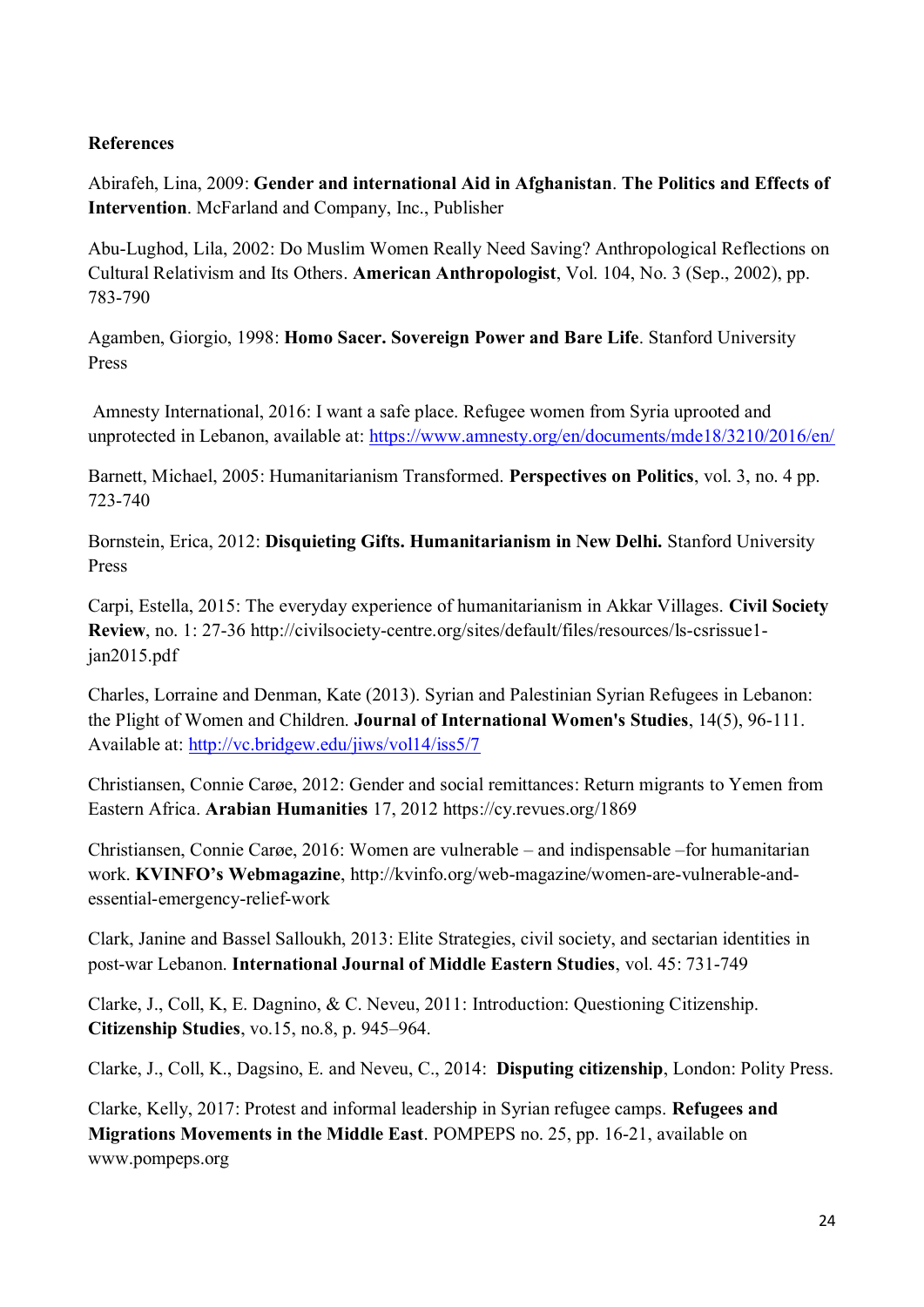Cornwall, Andrea, 2007: Revisiting the Gender Arena. **IDS Bulletin**, [Volume 38,](http://onlinelibrary.wiley.com/doi/10.1111/idsb.2007.38.issue-2/issuetoc) Issue 2, pages 69–78

Daley, Patricia, 2013: Refugees, IDPS and Citizenship Rights the perils of humanitarianism in the African Great Lakes Region. **Third World Quarterley**, Vol. 34, no. 5: 893-912

Davis, Rochelle, 2016: Gendered Vulnerability and Forced Conscription in the War in Syria. **The Long-Term Challenges of Forced migration. Perspectives from Lebanon, Jordan and Iraq.** LSE Middle East Centre Collected Papers 6, LSE Middle East Center: [http://eprints.lse.ac.uk/67728/2/ForcedDisplacement.pdf,](http://eprints.lse.ac.uk/67728/2/ForcedDisplacement.pdf) pp. 49-54

Dionigi, Filippo, 2017: Rethinking borders. The case of the Syrian refugee crisis in Lebanon. In **Refugees and Migrations Movements in the Middle East**. POMPEPS no. 25, pp. 22-29, available on www.pompeps.org

El-Masri Roula, Claire Harvey and Rosa Garwood, 2013: **Shifting Sands. Changing Gender Roles Among refugees in Lebanon.** ABAAD-Resource Center for gender equality and OXFAM GB joint report, available at<http://www.abaadmena.org/documents/ebook.1474622672.pdf>

Erslev-Andersen, Lars, 2016: **The neglected Palestinian refugees in Lebanon and the Syrian refugee Crisis**. DIIS report 2016: 12, http://pure.diis.dk/ws/files/739488/DIIS\_Report\_2016\_12\_22Web.pdf

Ghaddar, Sima, 2017: Second-Class Citizenship. Lebanese Women Fight to Pass Nationality to Children and Spouses. In Cambanis, T. & M.W. Hanna, eds.: **Arab Politics Beyond the Uprisings. Experiments in an era of Resurgent Authoritarianism.** New York: Century Foundation, pp. 134- 153

Government of Lebanon and UN: **Lebanon Crisis Response Plan 2017-2020** http://reliefweb.int/report/lebanon/lebanon-crisis-response-plan-2017-2020-enar

Fox, Fiona, 2001: New Humanitarianism: Does It Provide a Moral Banner for the 21st Century? **Disasters**, Volume 25, Issue 4, December 2001: 275–289

Holsten, James, 2009: **Insurgent Citizenship**. **Disjunctions of Democracy and Modernity in Brazil.** Princeton University Press

Isin, Engin F. 2012: Citizenship after orientalism: an unfinished project. **Citizenship Studies** no. 16 (5-6):563-572

Janmyr, Maja, 2016: **The Legal Status of Syrian Refugees in Lebanon**. AUB, Issam Fares Institute

Joseph, Suad, 2011: Political Familism in Lebanon. **The ANNALS of the American Academy of Political and Social Science**, vol. 636, issue 1, pp. 150-163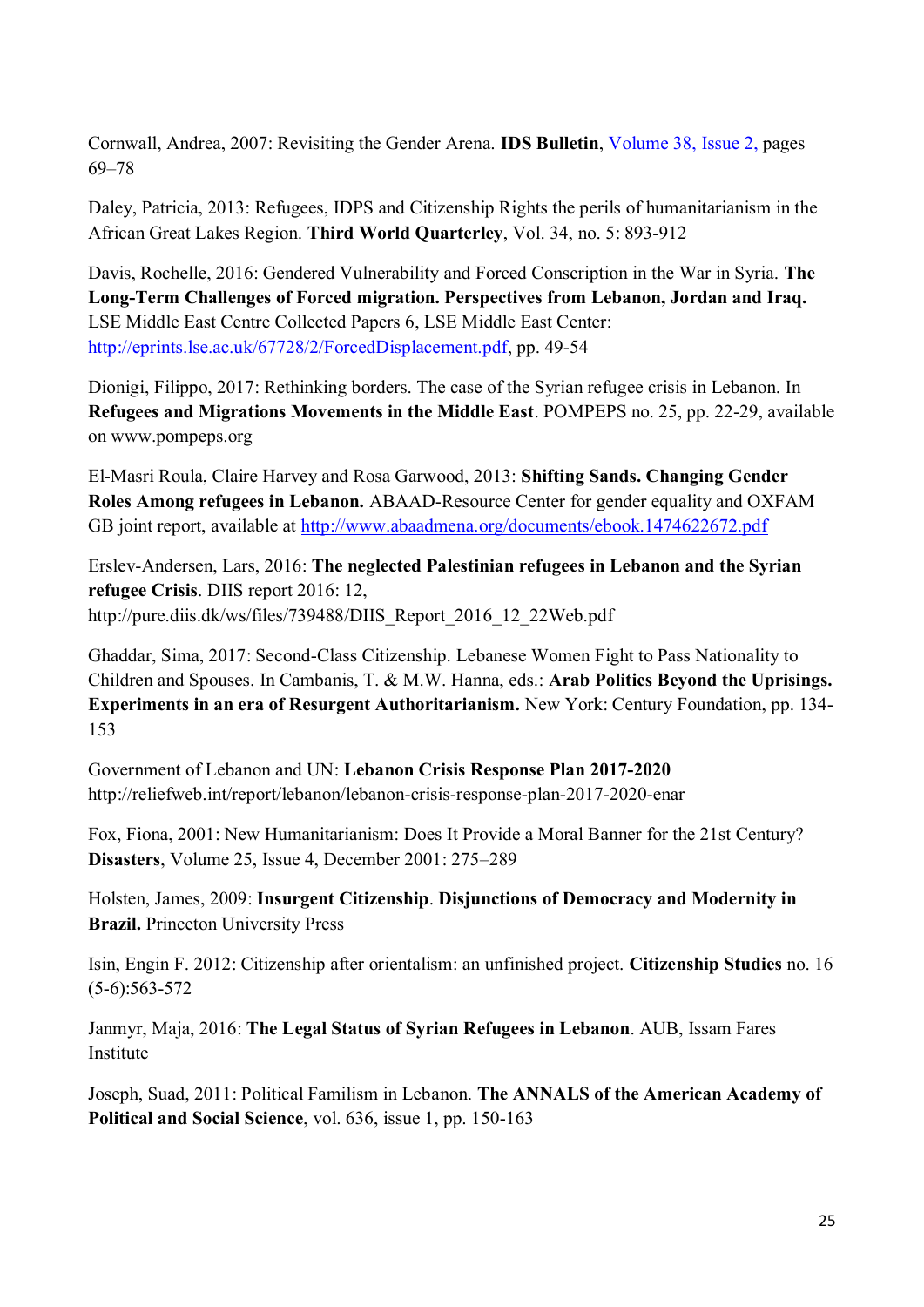Kelly, Sanja and Julia Breslin, eds., 2010: **Women's rights in the Middle East and North Africa. Progress amid resistance**. Freedom House New York: Rowman and Littlefield Publishers

Khatib, Lina, 2008: Gender, Citizenship and Political Agency in Lebanon. **British Journal of Middle Eastern Studies**, pp. 437-451, available on-line: http://www.tandfonline.com /doi/full/10.1080/13530190802525189

Khoury, R., 2017: Trajectories of activism among Syrian refugees. **Refugees and Migrations Movements in the Middle East**. POMPEPS no. 25, pp. 37-41, available on www.pompeps.org

Kibreab, Gaim, 2003: Citizenship Rights and Repatriation of Refugees. **International Migration** 

**Review,** vol. 37, issue 1: 24-73

Krause, Wanda, 2012: **Civil Society and Women Activists in the Middle East**. London: I.B Taurus, ch. 1, pp. 1-33

McClusky, Emma, 2017: 'Solidarity' and 'gender equality' as a discourse of violence in Sweden: Exclusion of refugees by the decent citizen. In Buckley-Zistel, S. & U. Krause, eds.: **Gender, Violence, Refugees.** New York: Berghahn Books: 78-101

Mitri, Daly, 2015: Challenges of aid coordination in a complex crisis: An overview of funding policies and conditions regarding aid provision to Syrian refugees in Lebanon. **Civil Society Review**, no. 1: 15-24 [http://civilsociety-centre.org/sites/default/files/resources/ls-csrissue1](http://civilsociety-centre.org/sites/default/files/resources/ls-csrissue1-jan2015.pdf) [jan2015.pdf](http://civilsociety-centre.org/sites/default/files/resources/ls-csrissue1-jan2015.pdf)

Mitri, Dalya, 2015a: From Public Space to Office Space: the professionalization/NGO-ization of the feminist movement associations in Lebanon and its impact on mobilization and achieving social change, **Civil Society Review** no: 1: 87-95 [http://civilsociety](http://civilsociety-centre.org/sites/default/files/resources/ls-csrissue1-jan2015.pdf)[centre.org/sites/default/files/resources/ls-csrissue1-jan2015.pdf](http://civilsociety-centre.org/sites/default/files/resources/ls-csrissue1-jan2015.pdf)

Moghadam, Valentine M., 2003: Engendering Citizenship, Feminizing Civil Society. The Case of the Middle East and North Africa*.* **Journal of Women, politics and policy,** vol. 25, issue 1-2, pp. 63-87, available at http://www.tandfonline.com/doi/abs/10.1300/J014v25n01\_03

Moghadam, Valentine M., 2013: **Modernizing Women**. **Gender and Social Change in the Middle East**. London: Lynne Reinner Publishers.

Mosse, David, 2005: Is good policy unimplementable? Reflections on the Ethnography of Aid Policy and Practice. **Development and Change** vol. 35, no. 4: 639-671

Napolitano, Valentina, 2016: From Syria to Lebanon: Migratory and militant trajectories of three Palestinian women. **Civil Society Review**, vol. 3, no. 1: 29-44

Olivius, Elisabeth, 2014: (Un)Governable Subjects: The Limits of Refugee Participation in the Promotion of Gender Equality in Humanitarian Aid. **Journal of Refugee Studies** 27 (1): 42-61.